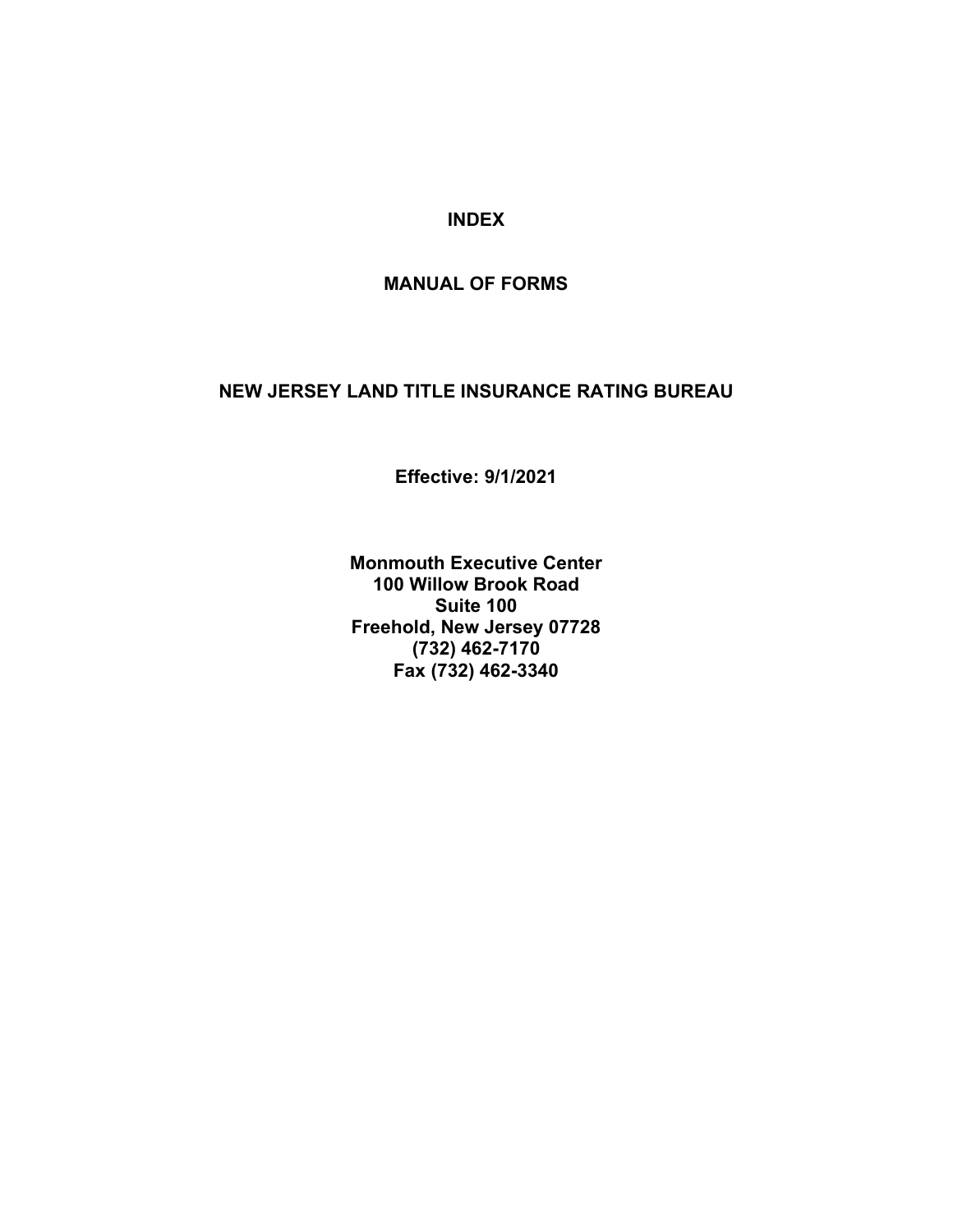#### **NEW JERSEY LAND TITLE INSURANCE RATING BUREAU**

#### **INDEX OF FORMS**

#### **1. OWNER'S POLICIES**

| <b>NJRB</b><br><b>NUMBER</b> | <b>FORM</b>                                                                                                              | <b>EFFECTIVE DATE</b>                                                   |
|------------------------------|--------------------------------------------------------------------------------------------------------------------------|-------------------------------------------------------------------------|
| $1 - 01$                     | ALTA Owner's Policy Form B-1970<br>(Amended 10/17/70 and 10/17/84)                                                       | 10/20/75; amended<br>8/1/84 & 12/9/85<br>withdrawn 11/1/91              |
| $1 - 02$                     | ALTA Leasehold Owner's Policy -<br>1975 (Amended 10/17/84)                                                               | 10/10/75; amended<br>8/1/84 & 12/9/85;<br>withdrawn 11/1/91             |
| $1 - 03$                     | <b>ALTA Policy United States Form-</b><br>1963                                                                           | 10/20/75<br>withdrawn 9/10/07                                           |
| $1 - 04$                     | <b>ALTA Residential Policy 1979</b><br>Plain Language                                                                    | 10/15/82<br>7/2/90;<br>withdrawn 11/1/91                                |
| $1 - 05$                     | ALTA Owner's Policy (10/21/87)                                                                                           | 7/2/90;<br>withdrawn 11/1/91<br>reinstated 6/12/95<br>withdrawn 12/1/96 |
| $1 - 06$                     | <b>ALTA Residential Title Insurance</b><br>Policy (6/1/87)                                                               | 7/2/90<br>withdrawn 3/2/2012                                            |
| $1 - 07$                     | <b>ALTA Leasehold Owner's Policy</b><br>(10/21/87)                                                                       | 7/2/90;<br>withdrawn 11/1/91<br>reinstated 6/12/95<br>withdrawn 12/1/96 |
| $1 - 08$                     | ALTA Owner's Policy (4/6/90)                                                                                             | 1/1/91<br>withdrawn 11/1/93                                             |
| $1 - 09$                     | <b>ALTA Leasehold Owner's Policy</b><br>(4/6/90) (NOTE: See Form NJRB<br>5-20 to convert Form NJRB 1-08<br>to Form 1-09) | 1/1/91<br>withdrawn 11/1/93                                             |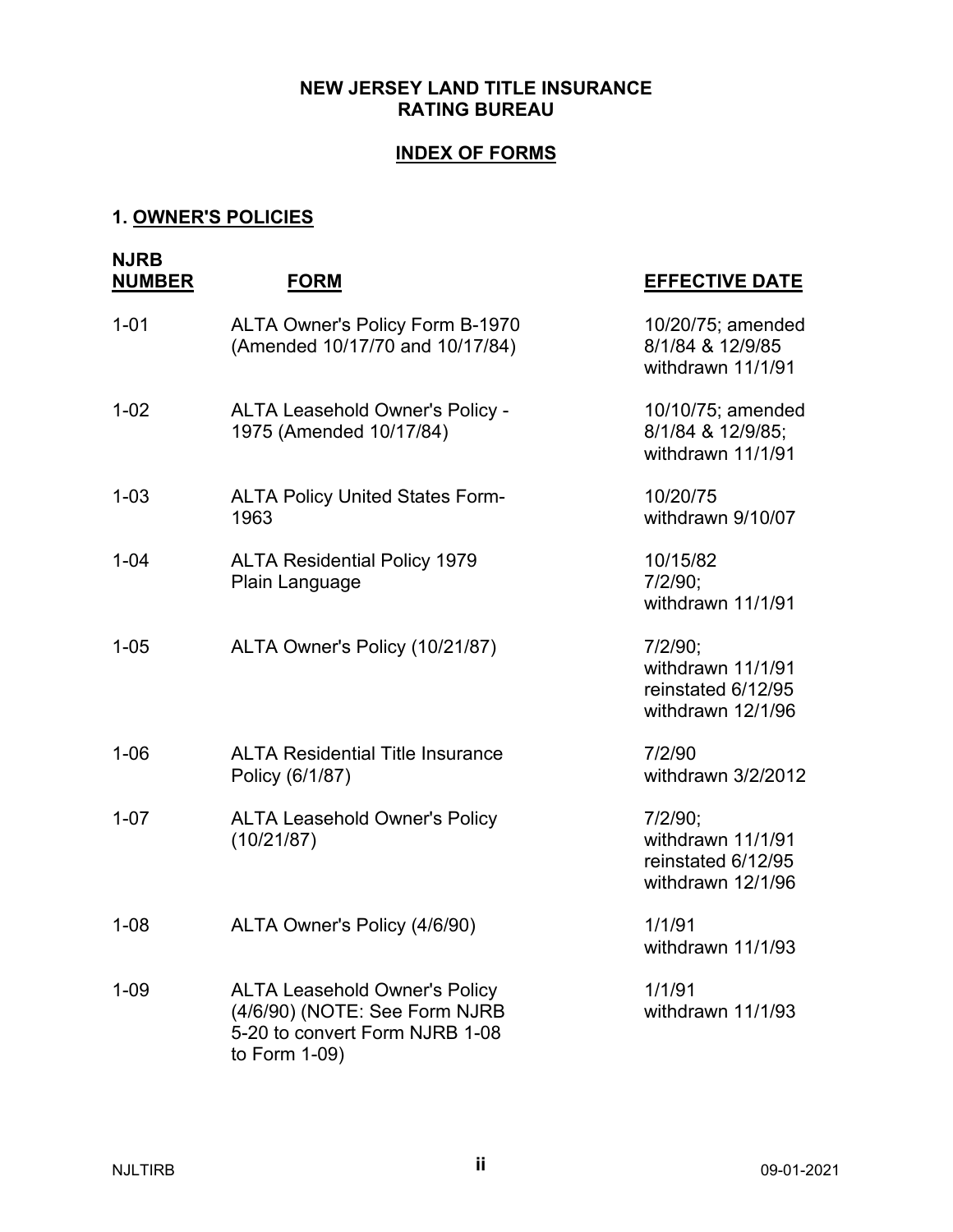**NJRB NUMBER FORM EFFECTIVE DATE** 1-10 ALTA Policy United States Form 4/2/92 9/28/91 (Rev. 12/03/12) revised 4/15/2014 1-11 ALTA Owners Policy (Rev. 10/17/92) 11/1/93 (NOTE: See NJRB 5-4 to convert NJRB withdrawn 2/15/07 1-08 and 1-09 to NJRB 1-11 and 1-12) 1-12 ALTA Leasehold Owners Policy 11/1/93 (Rev. 10/17/92) withdrawn 3/4/02 1-13 Mortgage Foreclosure Policy 6/1/96 1-14 ALTA Homeowner's Policy of 1/5/98; ALTA form Title Insurance substituted 6/1/99; revised 4/8/05 withdrawn 6/30/08 1-15 ALTA Owner's Policy (6/17/06) 2/15/07 revised 9/10/07 1-16 ALTA Homeowner's Policy (10/17/98) 6/30/08 revised 6/30/2011 revised 4/15/2014 revised 5/15/2014

revised 2/1/2019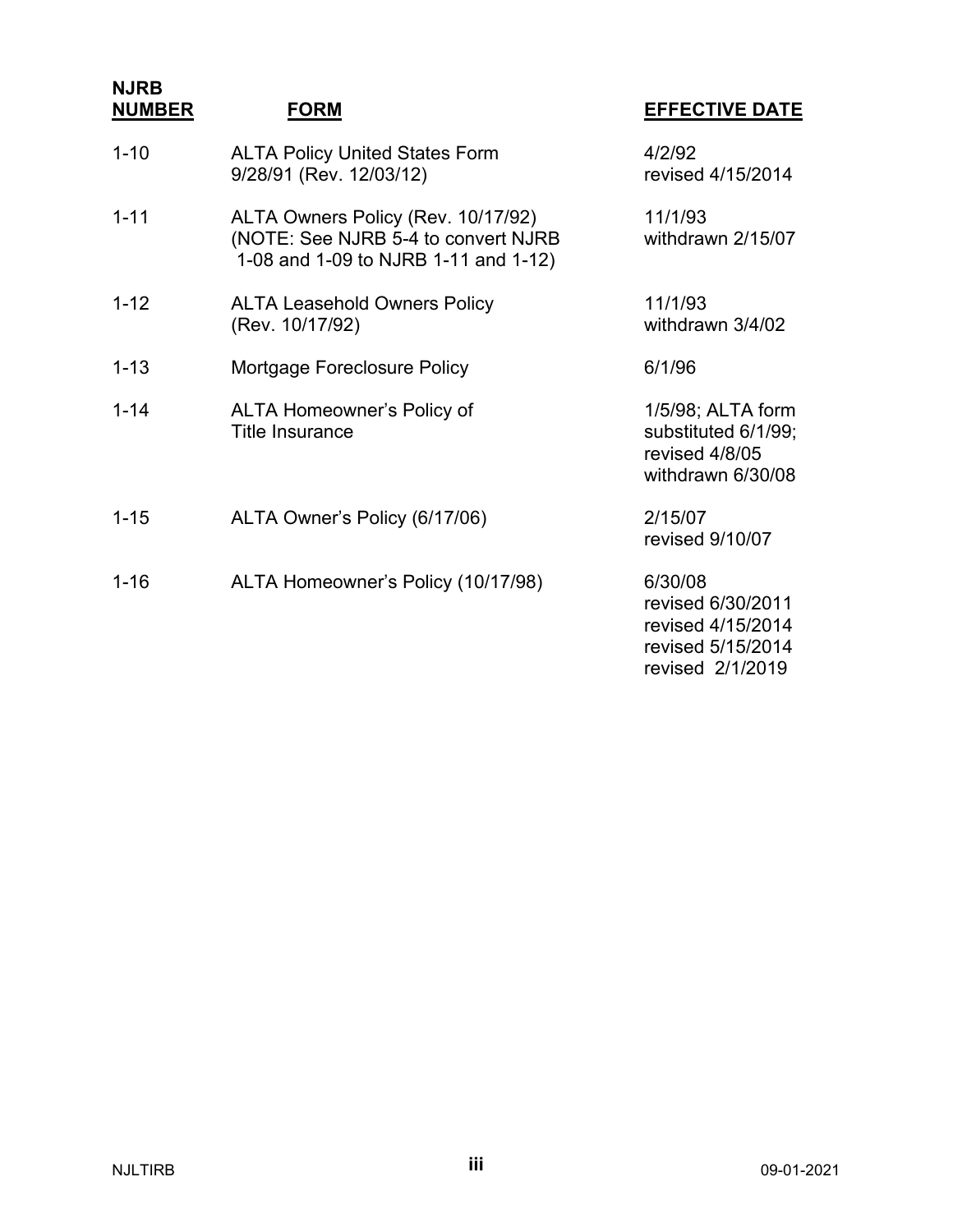### **2. LOAN POLICIES**

| <b>NJRB</b><br><b>NUMBER</b> | <b>FORM</b>                                                                                                                | <b>EFFECTIVE DATE</b>                                                   |
|------------------------------|----------------------------------------------------------------------------------------------------------------------------|-------------------------------------------------------------------------|
| $2 - 01$                     | ALTA Loan Policy - 1970<br>(Amended 10/17/70 and 10/17/84)                                                                 | 10/20/75; amended<br>8/1/84 & 12/9/85;<br>withdrawn 11/1/91             |
| $2 - 02$                     | <b>ALTA Leasehold Loan Policy - 1975</b><br>(Amended 10/17/84)                                                             | 10/20/75; amended<br>8/1/84 & 12/9/85;<br>withdrawn 11/1/91             |
| $2 - 03$                     | <b>ALTA Loan Policy</b><br>(10/21/87)                                                                                      | 7/2/90;<br>withdrawn 11/1/91<br>reinstated 6/12/95<br>withdrawn 12/1/96 |
| $2 - 04$                     | <b>ALTA Leasehold Loan Policy</b><br>(10/21/87)                                                                            | 7/2/90;<br>withdrawn 11/1/91<br>reinstated 6/12/95<br>withdrawn 12/1/96 |
| $2 - 05$                     | ALTA Loan Policy (4/6/90)                                                                                                  | 11/1/91<br>withdrawn 11/1/93                                            |
| $2 - 06$                     | <b>ALTA Leasehold Loan Policy</b><br>(4/5/90) (NOTE: See Form NJRB<br>5-19 to convert Form NJRB 2-05<br>to Form NJRB 2-06) | 11/1/91<br>withdrawn 11/1/93                                            |
| $2 - 07$                     | <b>ALTA Short Form Residential</b><br>Loan Policy (4/5/90)                                                                 | 11/1/91<br>withdrawn 11/1/93                                            |
| 2-08                         | ALTA Loan Policy (Rev. 10/17/92)<br>(NOTE: See NJRB 5-35 to convert<br>NJRB 2-05 and 2-06 to NJRB 2-08<br>and 2-09)        | 11/1/93<br>withdrawn 9/10/07                                            |
| $2 - 09$                     | <b>ALTA Leasehold Loan Policy</b><br>(Rev. 10/17/92)                                                                       | 11/1/93<br>withdrawn 3/4/02                                             |
| $2 - 10$                     | <b>ALTA Short Form Residential</b><br>Loan Policy (Rev. 10/17/92)                                                          | 11/1/93<br>revised 1/24/94<br>revised 2/19/01<br>withdrawn 2/15/07      |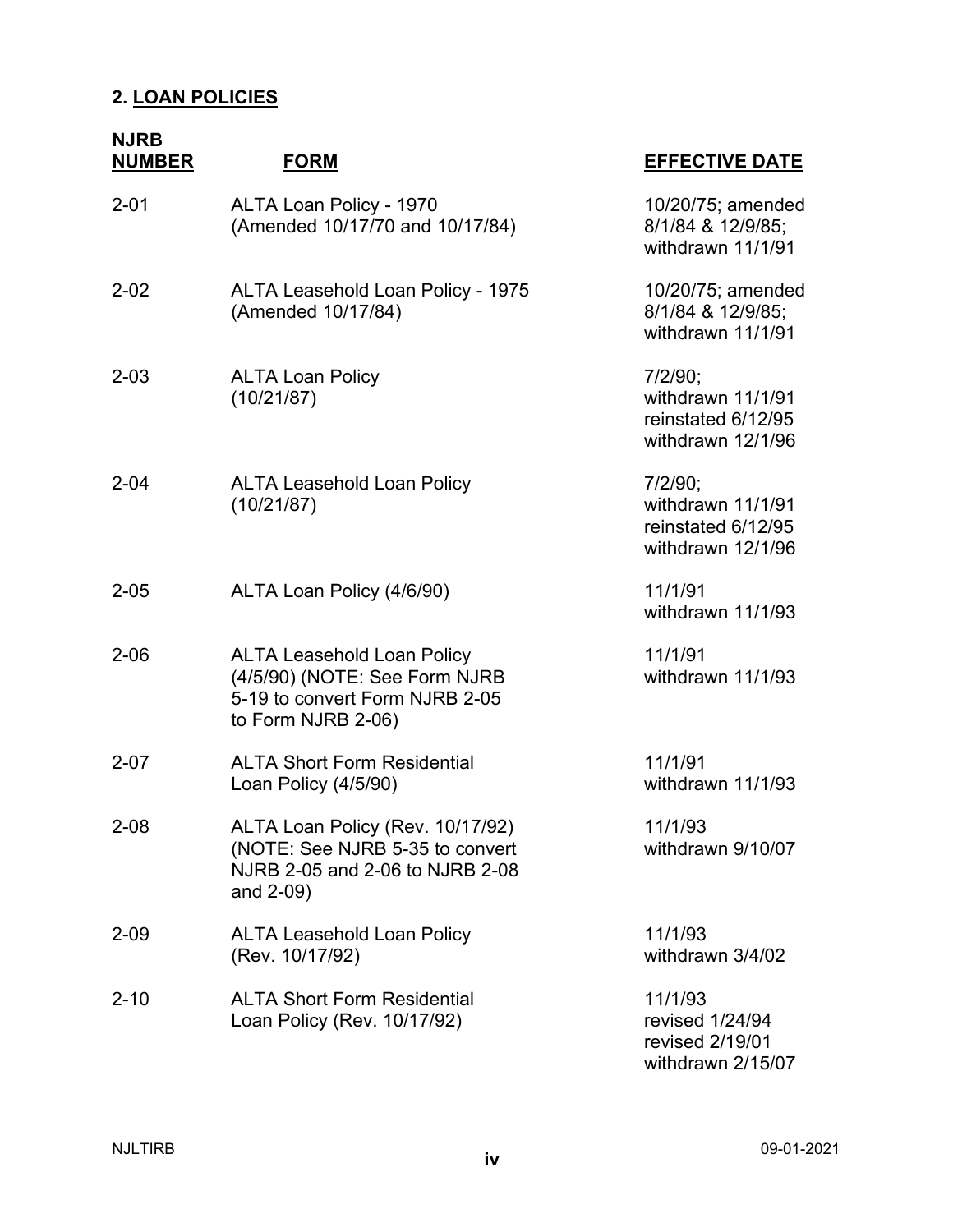#### **NJRB NUMBER FORM EFFECTIVE DATE** 2-11 Expanded Coverage Residential Loan 1/5/98 Policy (New Jersey Variation) **ALTA** form substituted 3/4/02 substituted 6/30/08 revised 5/15/09 revised 6/30/2011 revised 3/2/2012 revised 11/16/2012 revised 5/15/2014 withdrawn 2/15/2016 2-12 Enhanced Coverage Short Form Residential Loan Policy **1/5/98** withdrawn 9/10/07 2-13 Balloon Loan Modification Limited Policy 1/5/98 revised 8/1/2013 2-14 ALTA Short Form Expanded Coverage Residential Loan Policy (10/22/03) 4/8/05 (New Jersey Variation) revised 6/30/08 revised 5/15/09 revised 1/1/2010 revised 6/30/2011 revised 3/2/2012 revised 4/15/2014 revised 2/15/2015 withdrawn 2/15/2016 2-15 ALTA Short Form Residential Loan Policy 2/15/07 (12/03/12) (New Jersey Variation) revised 9/10/07 revised 2/15/08 revised 1/1/2010 revised 4/1/2013 revised 4/15/2014 withdrawn 2/15/2016 2-16 ALTA Loan Policy (6/17/06) 2/15/07 (New Jersey Variation) revised 9/10/07 revised 1/1/2010 revised 2/15/2016 revised 7/1/2018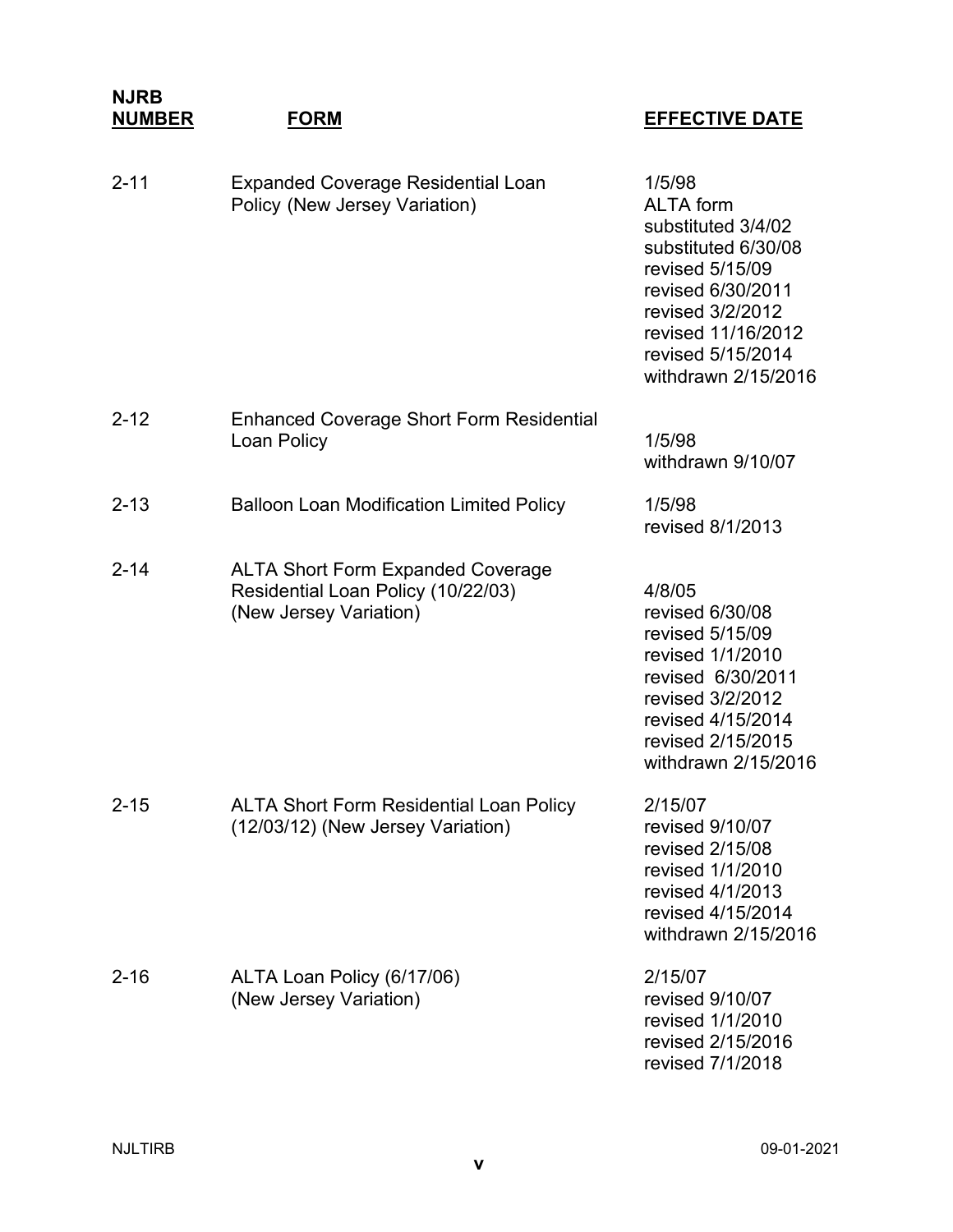| <b>NJRB</b><br><b>NUMBER</b> | <b>FORM</b>                                                                                                                                | <b>EFFECTIVE DATE</b>                             |
|------------------------------|--------------------------------------------------------------------------------------------------------------------------------------------|---------------------------------------------------|
| $2 - 17$                     | <b>ALTA Expanded Coverage Residential</b><br>Loan Policy - Current Assessments<br>(04/02/2015) (New Jersey Variation)                      | 2/15/2016<br>revised 7/1/2018                     |
| $2 - 18$                     | <b>ALTA Short Form Expanded Coverage</b><br><b>Residential Loan Policy - Current</b><br>Assessments (04/02/2015) (New Jersey<br>Variation) | 2/15/2016                                         |
| $2 - 19$                     | <b>ALTA Short Form Residential Loan</b><br>Policy - Current Violations (04/02/2015)<br>(New Jersey Variation)                              | 2/15/2016<br>revised 7/1/2018<br>revised 9/1/2021 |
| $2 - 20$                     | <b>ALTA Residential Limited Coverage</b><br><b>Mortgage Modification Policy</b>                                                            | 5/23/2017                                         |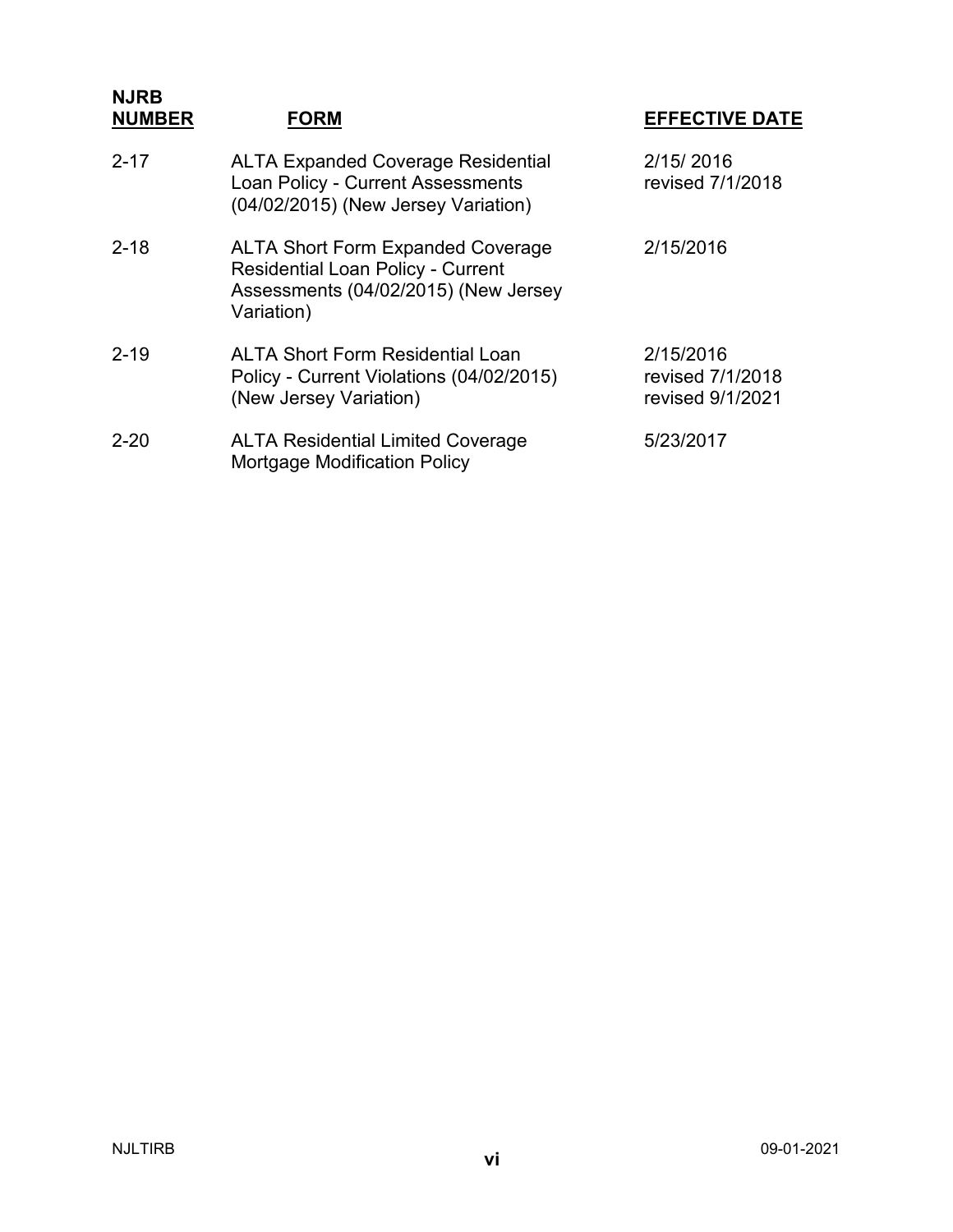### **3. COMMITMENTS TO INSURE**

| <b>NJRB</b><br><b>NUMBER</b> | <b>FORM</b>                                                           | <b>EFFECTIVE DATE</b>                                                                            |
|------------------------------|-----------------------------------------------------------------------|--------------------------------------------------------------------------------------------------|
| $3 - 01$                     | ALTA Commitment - 1966 (Schedule A<br>Amended 10/18/84)               | 10/20/74; amended<br>8/1/84 & 12/9/85<br>revised 12/10/93<br>revised 3/2/98<br>withdrawn 2/15/07 |
| $3 - 02$                     | ALTA Commitment - 1982 (Plain<br>Language)                            | 10/26/82<br>revised: 11/20/95<br>revised: 3/2/98<br>withdrawn 9/10/07                            |
| $3 - 03$                     | <b>Revised (Commercial) Commitment-</b><br>Schedule A (1987 Policies) | 11/1/91<br>withdrawn 7/1/98                                                                      |
| $3 - 04$                     | Revised (Residential)Commitment<br>Schedule A (1987 Policies)         | 11/1/91<br>withdrawn 7/1/98                                                                      |
| $3 - 05$                     | <b>Commitment Disclosure</b>                                          | 8/1/94<br>2/1/2019<br>revised                                                                    |
| $3 - 06$                     | <b>ALTA Short Form Commitment</b><br>(1/17/04)                        | 4/8/05<br>withdrawn 2/15/08                                                                      |
| $3-07$                       | <b>ALTA Commitment 2006</b>                                           | 2/15/07<br>revised 9/10/07<br>withdrawn 5/23/2017                                                |
| $3 - 08$                     | <b>ALTA Plain Language Commitment 2006</b><br>(New Jersey Variation)  | 2/15/07<br>revised 9/10/07<br>revised 5/15/09<br>withdrawn 5/23/2017                             |
| $3 - 09$                     | <b>ALTA Commitment for Title Insurance</b>                            | 5/23/2017<br>revised 7/1/2018<br>revised 9/1/2019                                                |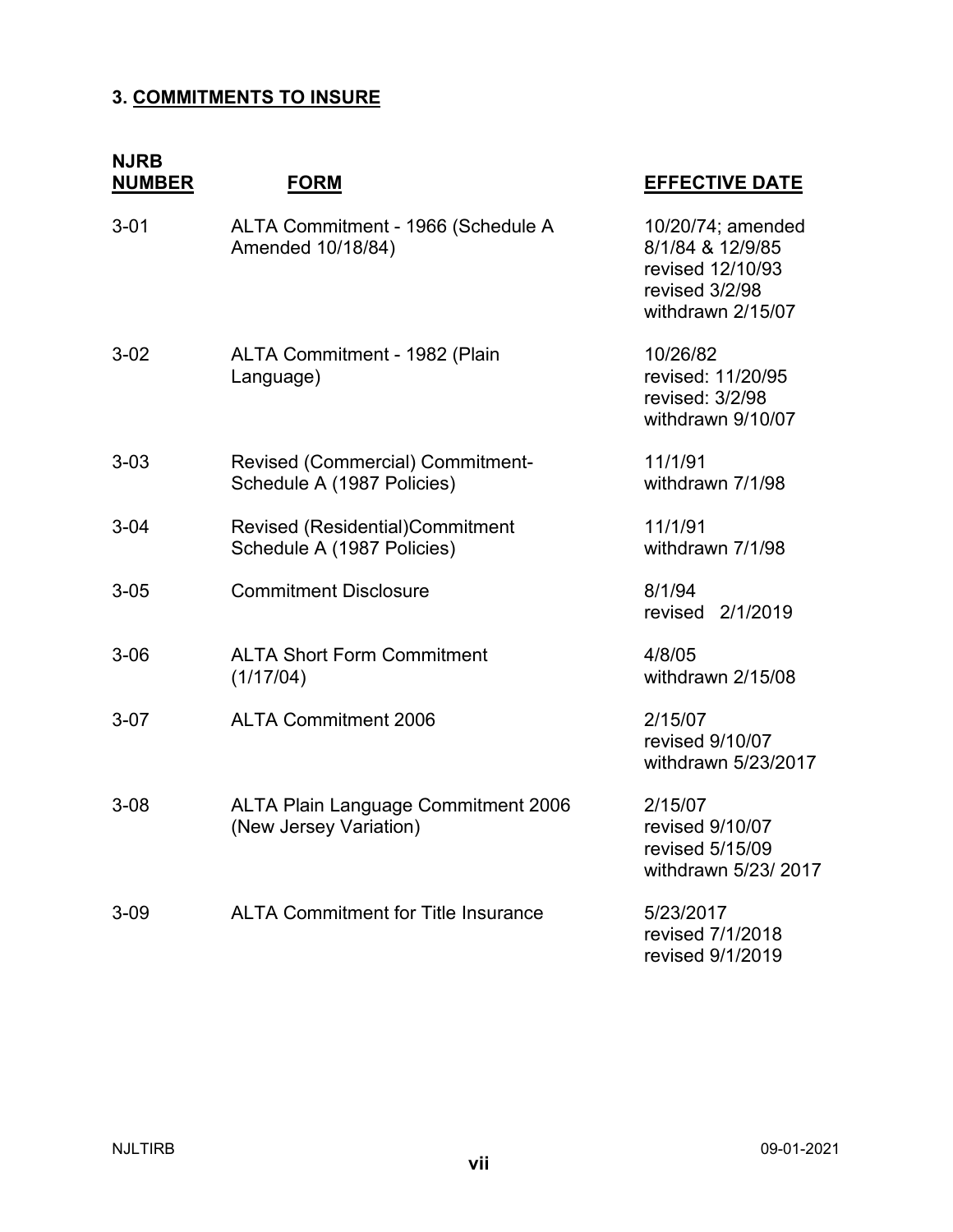#### **4. OTHER PRELIMINARY FORMS**

## **NJRB**

4-01 **Attorney's Preliminary Certificate** and report on title

4-02 Attorney's Final Certificate (for 10/20/75 use only where binder has been issued)

| 10/20/75        |
|-----------------|
| revised: 2/3/97 |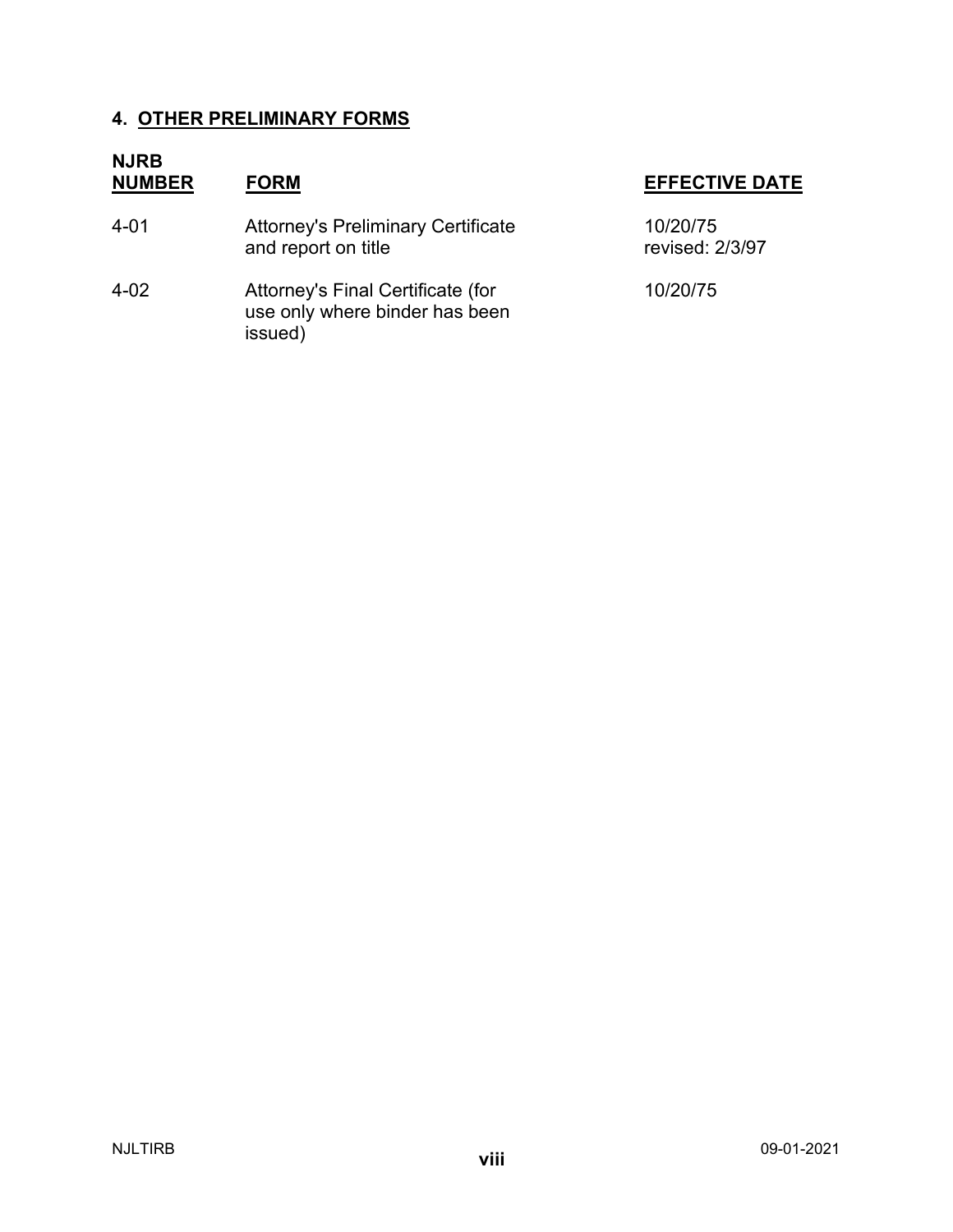### **5. ENDORSEMENTS**

### **NJRB**

| <b>NUMBER</b> | <b>FORM</b>                                                                | <b>EFFECTIVE DATE</b>                                             |
|---------------|----------------------------------------------------------------------------|-------------------------------------------------------------------|
| $5 - 01$      | <b>Survey Endorsement</b>                                                  | 10/20/75<br>revised 12/10/93<br>revised 3/2/98<br>revised 9/10/07 |
| $5 - 02$      | <b>Usury Endorsement</b>                                                   | 10/20/75;<br>withdrawn 11/26/79                                   |
| $5 - 03$      | <b>ALTA Truth-in-Lending</b><br><b>Endorsement Form 2</b>                  | 10/20/75;<br>withdrawn 12/19/79                                   |
| $5 - 04$      | <b>Municipal Planning Act</b><br><b>Endorsement (Subdivision)</b>          | 10/10/75;<br>withdrawn 12/19/90                                   |
| $5 - 05$      | ALTA Endorsement Form 3 (Zoning)<br><b>Vacant Land</b>                     | 10/20/75;<br>withdrawn 12/19/79                                   |
| $5 - 06$      | ALTA Endorsement Form 3.1 (Zoning)<br><b>Completed Structure</b>           | 10/20/75;<br>withdrawn 11/26/75                                   |
| $5 - 07$      | <b>Inflationary Endorsement</b>                                            | 10/20/75;<br>withdrawn 11/26/75                                   |
| $5 - 08$      | ALTA U.S. Policy, Date Down<br>Endorsement, 1963                           | 10/20/75<br>withdrawn 9/10/07                                     |
| $5 - 09$      | <b>United States Postal Service</b><br>Endorsement                         | 10/20/75<br>revised 8/1/2017                                      |
| $5 - 10$      | <b>Special Construction Loan</b><br><b>Policy Endorsement</b>              | 6/4/79<br>revised 8/7/00                                          |
| $5 - 11$      | <b>ALTA Endorsement Form 6.1</b><br>Variable Rate Mortgage-<br>regulations | 1/26/82;<br>redated 6/1/87<br>revised 5/3/05                      |
| $5 - 12$      | <b>ALTA Endorsement Form 6</b><br>Variable Rate Mortgage                   | 1/26/82;<br>redated 6/1/87<br>revised 5/3/05<br>withdrawn 2/15/07 |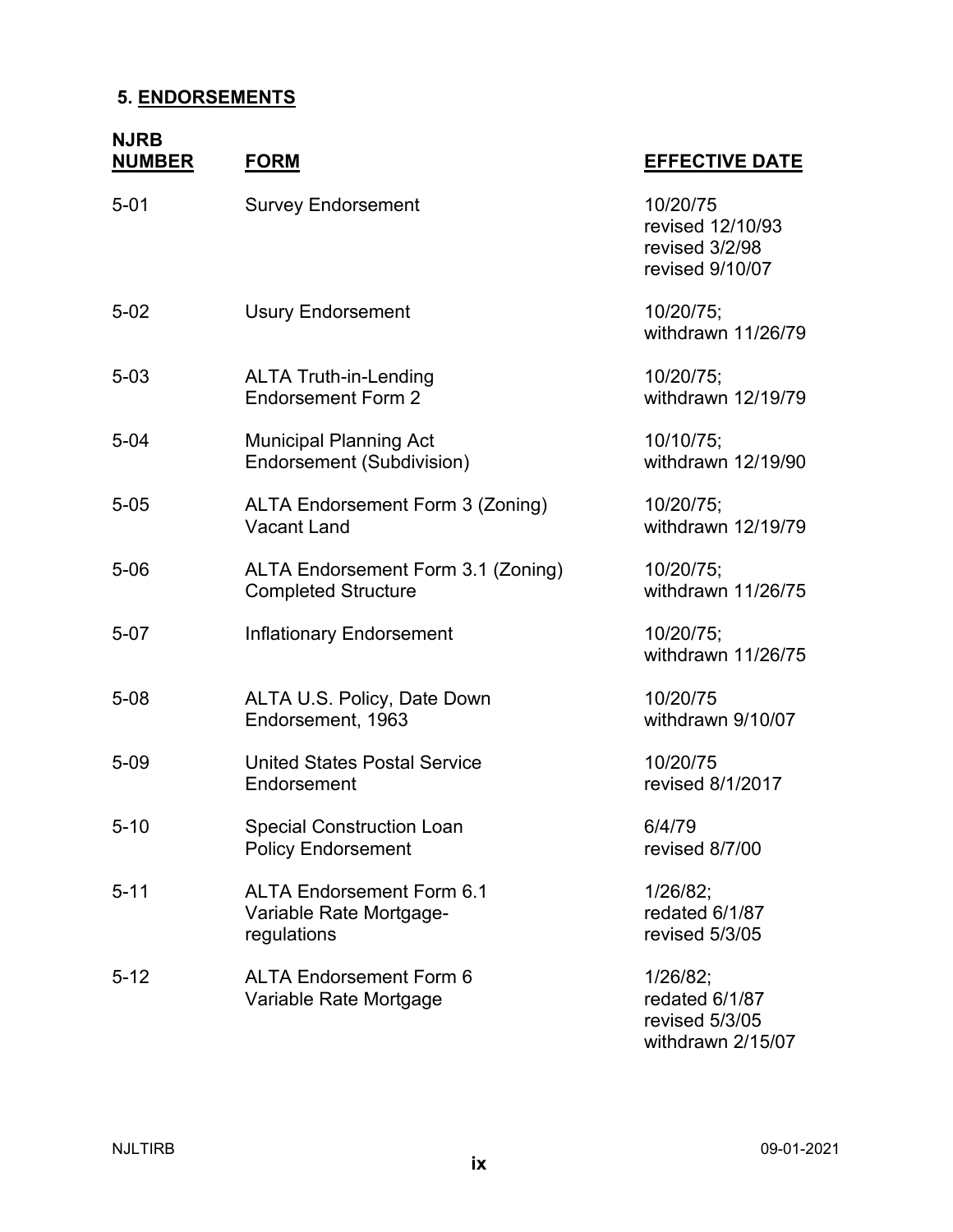| <b>ALTA Endorsement Form 6.2</b><br>Variable Rate Mortgage-<br><b>Negative Amortization</b>             | $8/20/81$ ;<br>redated 6/1/87<br>revised 5/3/05<br>withdrawn 2/15/07   |
|---------------------------------------------------------------------------------------------------------|------------------------------------------------------------------------|
| <b>Survey Endorsement (Plain</b><br>Language)                                                           | 10/15/82<br>withdrawn 3/2/98                                           |
| Revolving Loan Endorsement,<br><b>One-to-Four Family Residential</b><br>Only                            | 6/29/84;<br>withdrawn 11/1/91                                          |
| Interim Policy Endorsement,<br>ALTA revision of 3/30/84                                                 | $8/1/84$ ;<br>amended 12/9/85;<br>withdrawn 11/1/91                    |
| <b>ALTA Endorsement Form 8.1</b><br><b>Environmental Protection Lien</b>                                | 9/21/87;<br>redated 3/12/88<br>revised 5/3/05<br>withdrawn 2/15/07     |
| <b>Arbitration Endorsement</b>                                                                          | 7/2/90<br>withdrawn 4/15/2010                                          |
| <b>Conversion Endorsement to ALTA</b><br>Leasehold Loan Policy B 1992<br>(Loan to Leasehold Loan)       | 7/2/90<br>withdrawn 7/1/98<br>reinstated 1/15/2000<br>withdrawn 9/3/02 |
| <b>Conversion Endorsement to ALTA</b><br>Leasehold Owners Policy B 1992<br>(Owners to Leasehold Owners) | 7/2/90<br>withdrawn 7/1/98<br>reinstated 1/15/2000<br>withdrawn 9/3/02 |
| <b>Revolving Loan Endorsement</b>                                                                       | 11/1/91<br>revised 1/24/94<br>withdrawn 3/8/04                         |
| <b>ALTA Endorsement Form 5</b><br>(Planned Unit Development)<br>(6/1/87)                                | 11/1/91<br>withdrawn 11/1/93                                           |
| Convertible Adjustable Rate<br>Mortgage Loan Endorsement                                                | 11/1/91                                                                |
|                                                                                                         |                                                                        |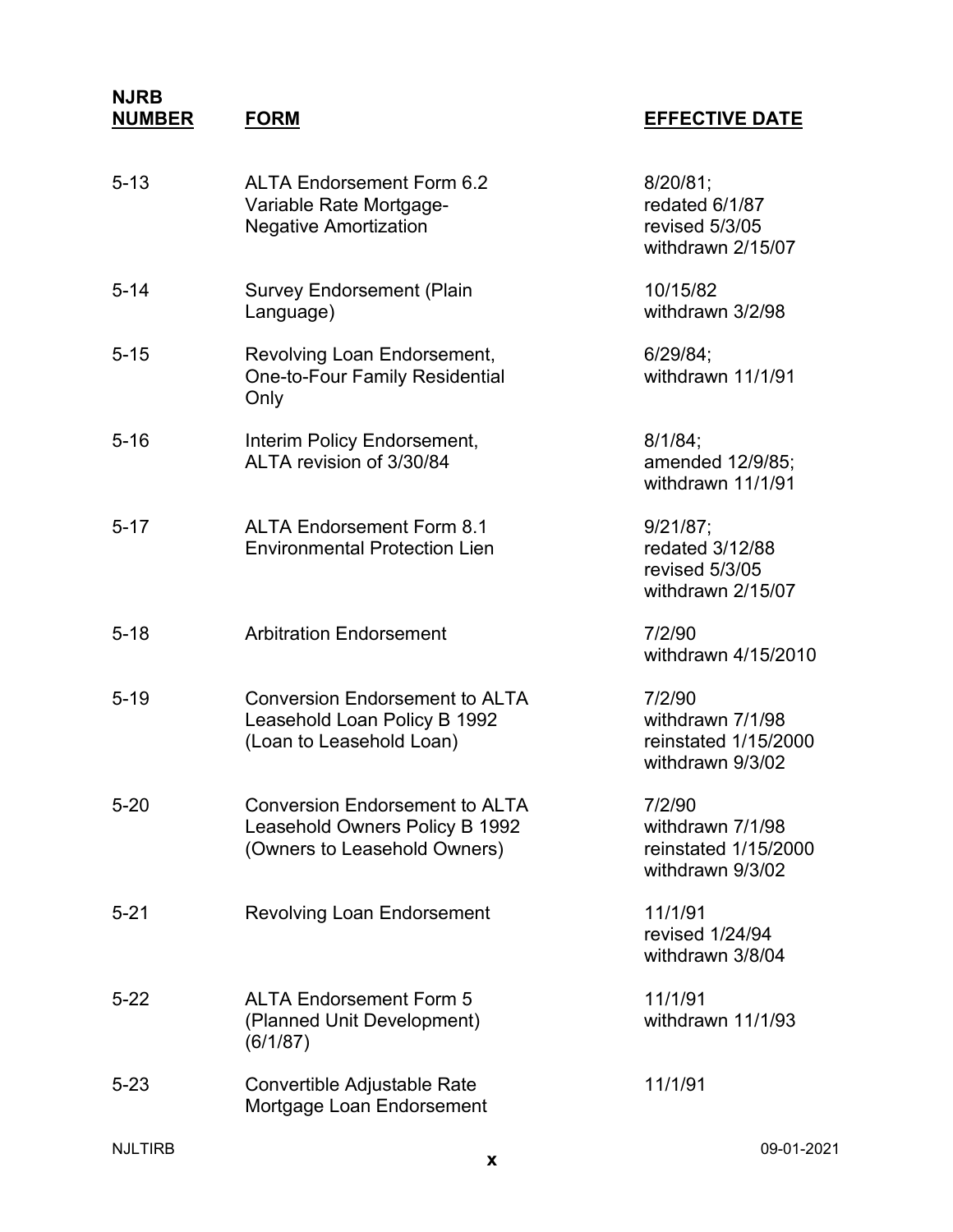| $5 - 24$ | <b>ALTA Endorsement Form 9</b><br>(Restrictions, Easements,<br>Minerals) (10/19/88) | 11/1/91<br>withdrawn 11/1/93                                          |
|----------|-------------------------------------------------------------------------------------|-----------------------------------------------------------------------|
| $5 - 25$ | <b>Conversion Endorsement to</b><br>ALTA Owner's Policy - 1987<br>to 1990           | 11/1/91<br>withdrawn 12/1/96                                          |
| $5 - 26$ | <b>Conversion Endorsement to</b><br>ALTA Loan Policy - 1987<br>to 1990              | 11/1/91<br>withdrawn 12/1/96                                          |
| $5 - 27$ | <b>ALTA Endorsement Form 4</b><br>(6/1/87) Condominium                              | 11/1/91<br>withdrawn 11/1/93                                          |
| $5 - 28$ | <b>ALTA Endorsement Form 4.1</b><br>Condominium                                     | 11/1/93<br>revised 5/3/05<br>withdrawn 2/15/07                        |
| $5 - 29$ | <b>ALTA Endorsement Form 5.1</b><br><b>PUD</b>                                      | 11/1/93<br>revised 5/3/05<br>withdrawn 2/15/07                        |
| $5 - 30$ | <b>ALTA Endorsement Form 9</b><br><b>Restrictions</b>                               | 11/1/93;<br>revised 4/12/99<br>revised 5/3/05<br>withdrawn 2/15/07    |
| $5 - 31$ | <b>FNMA Balloon Mortgages</b><br>Endorsement                                        | 11/1/93                                                               |
| $5 - 32$ | Secondary Mortgage Market<br>Endorsement                                            | 11/1/93<br>revised 11/16/2012<br>revised 1/1/2013<br>revised 4/1/2013 |
| $5 - 33$ | <b>Reverse Annuity Mortgage</b><br>Endorsement                                      | 2/1/94                                                                |
| $5 - 34$ | <b>Conversion Endorsement</b><br>to 1992 ALTA Owners Policies                       | 11/1/93<br>withdrawn 7/1/98                                           |
| $5 - 35$ | <b>Conversion Endorsement to</b><br>1992 ALTA Loan Policies                         | 11/1/93<br>withdrawn 7/1/98                                           |
|          |                                                                                     |                                                                       |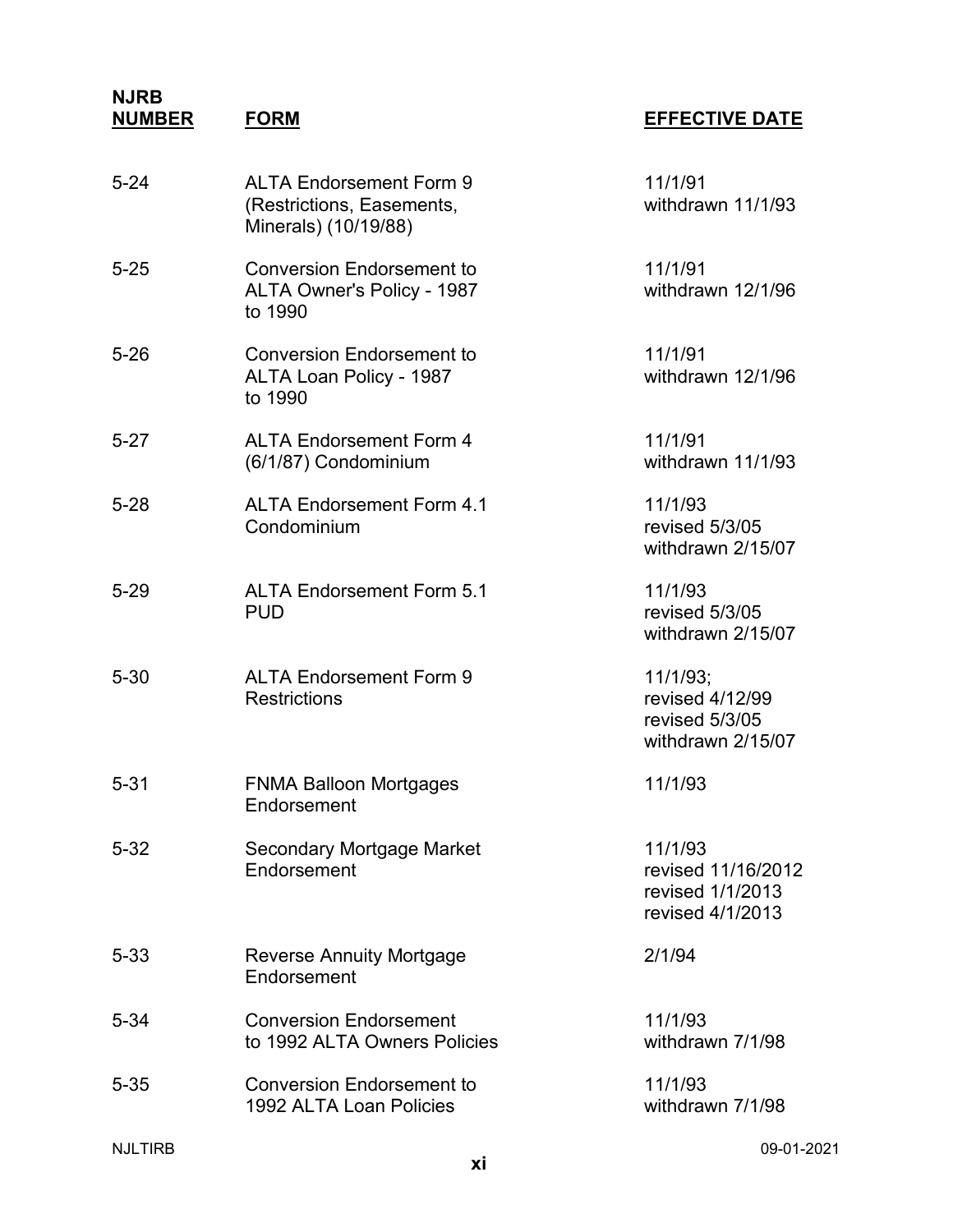| $5 - 36$             | <b>ALTA Endorsement Form 1</b><br><b>Street Endorsement</b>                       | 5/9/94<br>revised 5/3/05<br>withdrawn 2/15/07                     |
|----------------------|-----------------------------------------------------------------------------------|-------------------------------------------------------------------|
| $5 - 37$             | Lender's Survey Endorsement<br>(Without Survey)                                   | 2/20/95<br>revised 2/15/07<br>revised 9/10/07                     |
| $5 - 38$             | <b>ALTA Endorsement Form 10</b><br>Assignment of Mortgage                         | 5/15/95<br>revised 1/15/96<br>revised 5/3/05<br>withdrawn 2/15/07 |
| 5-39                 | <b>ALTA Endorsement Form 10.1</b><br>Assignment of Mortgage Continued<br>Priority | 5/15/95<br>revised 1/15/96<br>revised 5/3/05<br>withdrawn 2/15/07 |
| $5 - 40$             | <b>Policy Modification - Inter Vivos Trust</b><br><b>Standard Policy</b>          | 6/12/95<br>withdrawn 9/17/01                                      |
| $5 - 41$             | Policy Modification - Inter Vivios Trust 6/12/95<br><b>Residential Policy</b>     | revised 12/1/96<br>withdrawn 9/17/01                              |
| $5 - 42$<br>$5 - 43$ | Restrictions, Encroachments<br>and Minerals (Commercial - Owner's)                | 8/14/95<br>withdrawn 4/12/99<br>6/12/95                           |
|                      | <b>Non-Imputation Endorsement</b>                                                 | withdrawn 3/8/04                                                  |
| 5-44                 | <b>ALTA Endorsement Form 3</b><br>Zoning                                          | 7/17/95<br>revised 4/12/99<br>revised 5/3/05<br>withdrawn 2/15/07 |
| $5 - 45$             | <b>ALTA Endorsement Form 3.1</b><br><b>Zoning-Completed Structures</b>            | 7/17/95<br>revised 4/12/99<br>revised 5/3/05<br>withdrawn 2/15/07 |
| 5-46                 | <b>Creditors Rights Exclusion</b><br>Endorsement (Owners)                         | 12/1/96<br>revised 1/25/05<br>withdrawn 2/18/2010                 |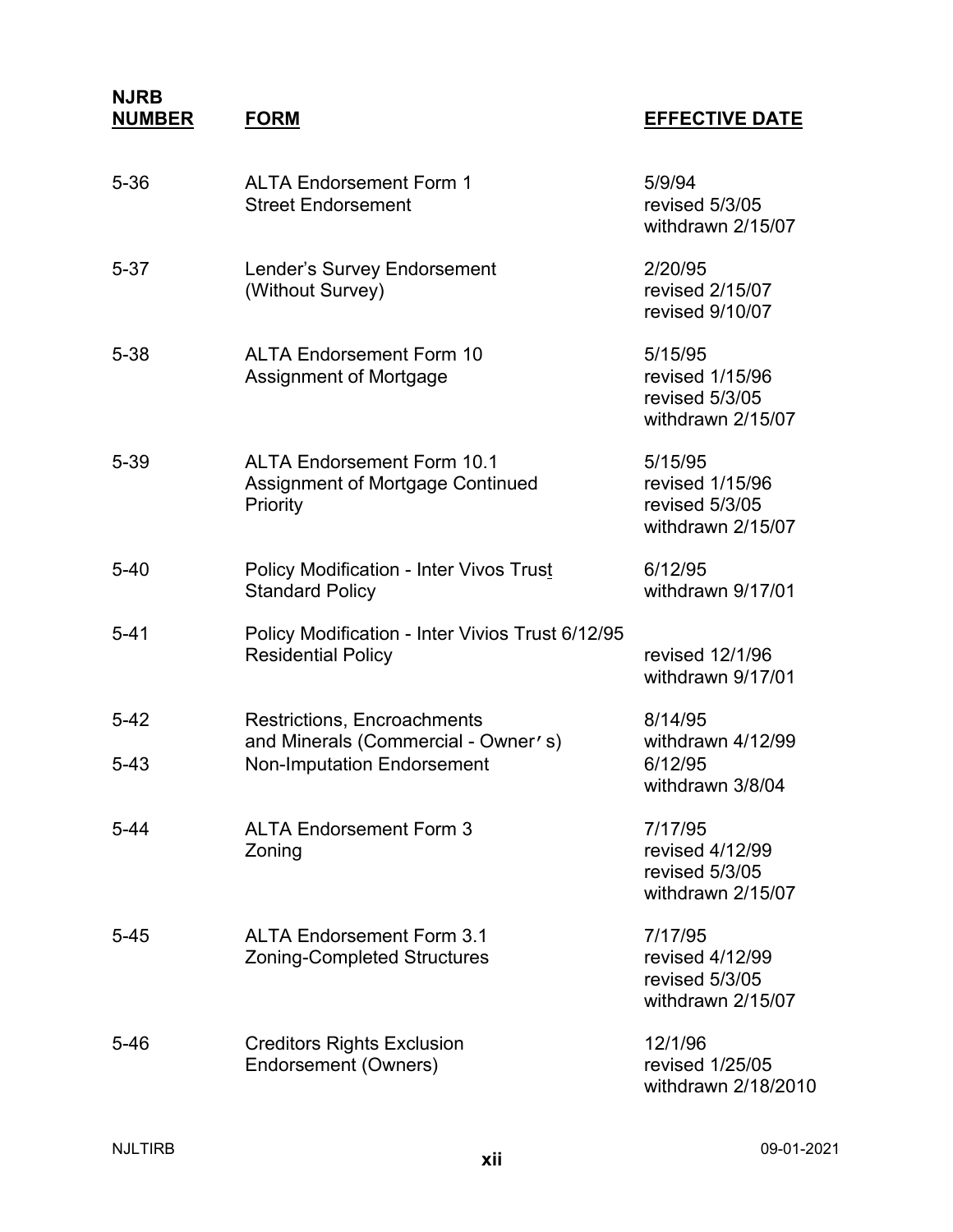| $5 - 47$ | <b>Creditors Rights Exclusion</b><br>Endorsement (Loan)                                           | 12/1/96<br>revised 1/25/05<br>revised 12/15/07<br>withdrawn 2/18/2010 |
|----------|---------------------------------------------------------------------------------------------------|-----------------------------------------------------------------------|
| $5 - 48$ | Assignment of Mortgage - Policy<br>Update                                                         | 1/6/97<br>revised 6/30/2011                                           |
| $5 - 49$ | Inter-spousal transfer                                                                            | 3/3/97<br>withdrawn 9/17/01                                           |
| $5 - 50$ | Inter-spousal transfer (Residential)                                                              | 3/3/97<br>withdrawn 9/17/01                                           |
| $5 - 51$ | "Fairway" - Partnership                                                                           | 3/3/97                                                                |
| $5 - 52$ | "Fairway" - L.L.C.                                                                                | 3/3/97                                                                |
| $5 - 53$ | <b>ALTA Endorsement Form 11</b><br>Mortgage Modification                                          | 3/3/97<br>revised 5/3/05<br>withdrawn 2/15/07                         |
| $5 - 54$ | <b>Conversion Endorsement to create</b><br><b>Enhanced Coverage Residential</b><br>Owner's Policy | 1/5/98<br>withdrawn 3/2/00<br>withdrawn 9/3/02                        |
| $5 - 55$ | <b>Conversion Endorsement to create</b><br><b>Enhanced Coverage Residential</b><br>Loan Policy    | 1/5/98<br>withdrawn 9/3/02                                            |
| 5-56     | Aggregation (Tie-In) Endorsement<br>(ALTA 12)                                                     | 1/5/98<br>revised 5/3/05<br>withdrawn 2/15/07                         |
| 5-57     | <b>Application of Mortgage Payments</b><br>("Last Dollar")                                        | 3/2/98<br>withdrawn 2/15/07<br>re-adopted 9/10/07                     |
| 5-58     | Contingent Loss ("First Loss")<br>Endorsement                                                     | 3/2/98<br>withdrawn 1/25/05                                           |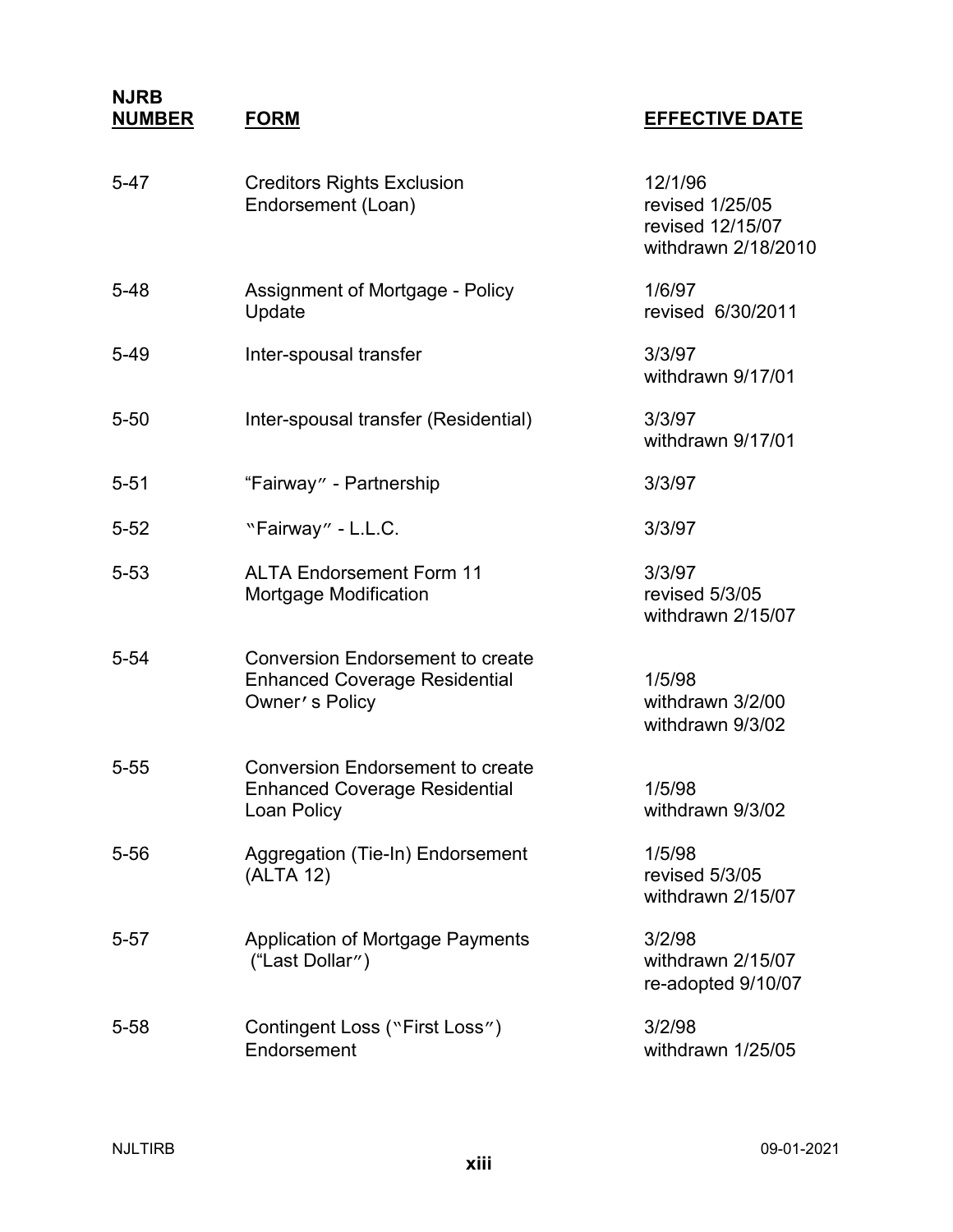| $5 - 59$ | Interest Rate Exchange ("SWAP")<br>Endorsement                   | 3/2/98<br>withdrawn 6/30/2011                     |
|----------|------------------------------------------------------------------|---------------------------------------------------|
| $5 - 60$ | <b>Shared Appreciation Endorsement</b>                           | 3/2/98<br>withdrawn 6/30/2011                     |
| $5 - 61$ | <b>Subdivision Endorsement</b>                                   | 4/12/99<br>Withdrawn 2/1/2019                     |
| $5 - 62$ | <b>ALTA Endorsement Form 9.1</b><br>Restrictions, etc.           | 4/12/99<br>revised 5/3/05<br>withdrawn 2/15/07    |
| $5 - 63$ | <b>ALTA Endorsement Form 9.2</b><br>Restrictions, etc.           | 4/12/99<br>revised 5/3/05<br>withdrawn 2/15/07    |
| $5 - 64$ | <b>ALTA Endorsement Form 7</b><br><b>Manufactured Housing</b>    | 2/19/01<br>revised 5/3/05<br>withdrawn 2/15/07    |
| $5 - 65$ | Modifiable Mortgage Option<br>Endorsement                        | 7/2/01                                            |
| $5 - 66$ | Successors & Transferees Coverage                                | 9/17/01<br>revised 2/15/2015<br>revised 5/23/2017 |
| $5 - 67$ | <b>ALTA Endorsement Form 13</b><br>Leasehold Owner's Endorsement | 3/4/02<br>revised 5/3/05<br>withdrawn 2/15/07     |
| $5 - 68$ | <b>ALTA Endorsement Form 13.1</b><br>Leasehold Loan Endorsement  | 3/4/02<br>revised 5/3/05<br>withdrawn 2/15/07     |
| $5 - 69$ | <b>Mezzanine Financing Endorsement</b><br>(Owner's Policy Only)  | 1/6/03<br>withdrawn 3/8/04                        |
| $5 - 70$ | <b>Going Concern Endorsement</b>                                 | 3/3/03<br>revised 8/11/03<br>ravised 0/10/07      |

#### **NUMBER FORM EFFECTIVE DATE**

revised 9/10/07 withdrawn 12/31/17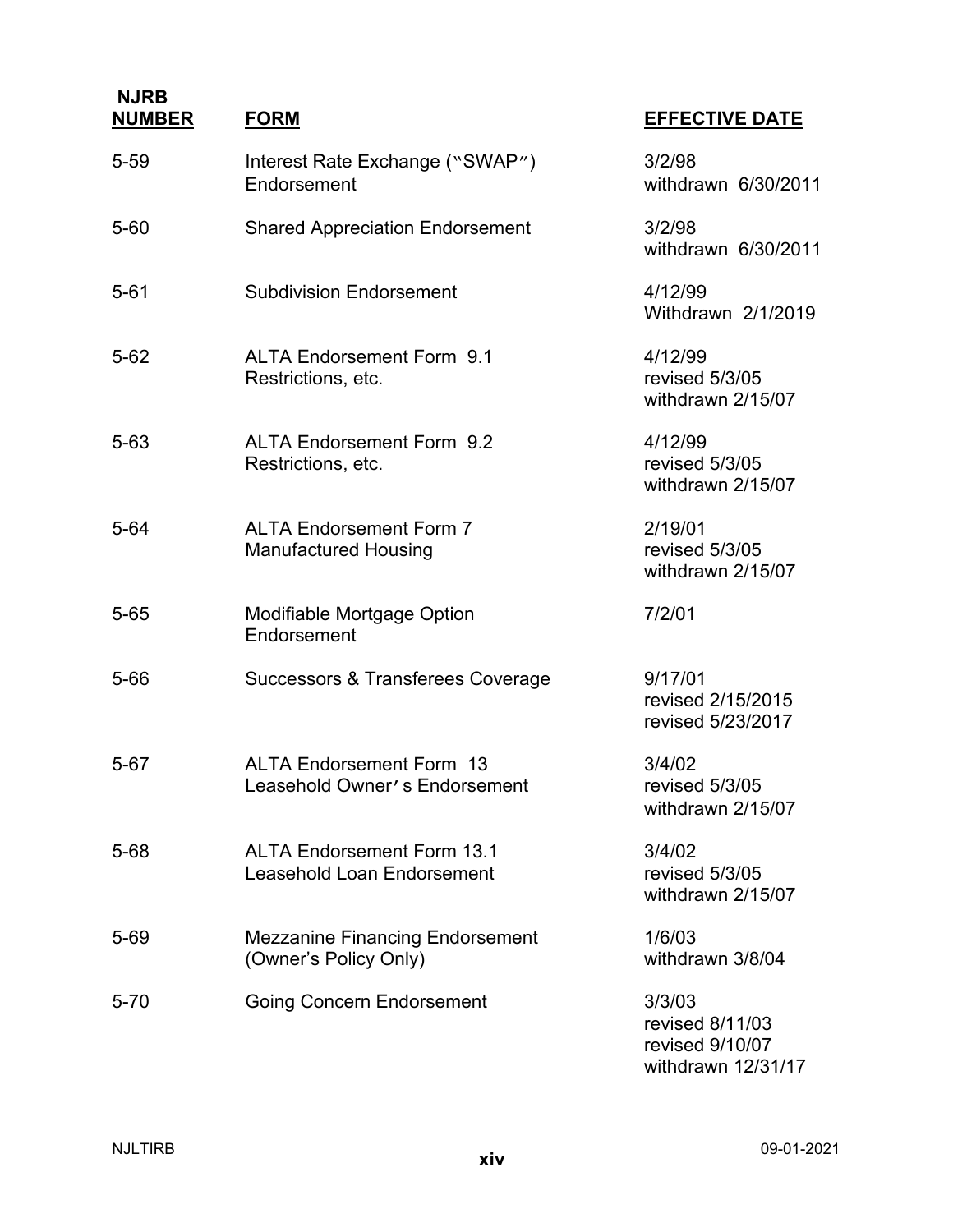| $5 - 71$ | <b>ALTA Endorsement Form 14</b><br><b>Future Advance - Priority</b>               | 3/8/04<br>withdrawn 2/15/07  |
|----------|-----------------------------------------------------------------------------------|------------------------------|
| $5 - 72$ | <b>ALTA Endorsement Form 14.1</b><br>Future Advance - Knowledge                   | 3/8/04<br>withdrawn 2/15/07  |
| $5 - 73$ | <b>ALTA Endorsement Form 14.2</b><br>Future Advance - Letter of Credit            | 3/8/04<br>withdrawn 2/15/07  |
| $5 - 74$ | <b>ALTA Endorsement Form 15</b><br><b>Nonimputation - Full Equity Transfer</b>    | 3/8/04<br>withdrawn 2/15/07  |
| $5 - 75$ | <b>ALTA Endorsement Form 15.1</b><br>Nonimputation - Additional Insured           | 3/8/04<br>withdrawn 2/15/07  |
| $5 - 76$ | <b>ALTA Endorsement Form 15.2</b><br>Nonimputation - Partial Equity Transfer      | 3/8/04<br>withdrawn 2/15/07  |
| $5 - 77$ | <b>ALTA Endorsement Form 16</b><br><b>Mezzanine Financing</b>                     | 3/8/04<br>withdrawn 2/15/07  |
| $5 - 78$ | <b>ALTA Endorsement Form 17</b><br><b>Access and Entry</b>                        | 3/8/04<br>withdrawn 2/15/07  |
| 5-79     | <b>ALTA Endorsement Form 18</b><br>Single Tax Parcel                              | 3/8/04<br>withdrawn 2/15/07  |
| $5 - 80$ | <b>ALTA Endorsement Form 18.1</b><br><b>Multiple Tax Parcel</b>                   | 3/8/04<br>withdrawn 2/15/07  |
| $5 - 81$ | <b>ALTA Endorsement Form 19</b><br><b>Contiguity - Multiple Parcels</b>           | 3/8/04<br>withdrawn 2/15/07  |
| $5 - 82$ | <b>ALTA Endorsement Form 19.1</b><br><b>Contiguity - Single Parcel</b>            | 3/8/04<br>withdrawn 2/15/07  |
| $5 - 83$ | <b>ALTA Endorsement Form 17.1</b><br><b>Indirect Access and Entry</b>             | 1/25/05<br>withdrawn 2/15/07 |
| $5 - 84$ | <b>ALTA Endorsement Form 20</b><br><b>First Loss-Multiple Parcel Transactions</b> | 1/25/05<br>withdrawn 2/15/07 |
| $5 - 85$ | <b>ALTA Endorsement Form 21</b><br>Creditors' Rights                              | 1/25/05<br>withdrawn 2/15/07 |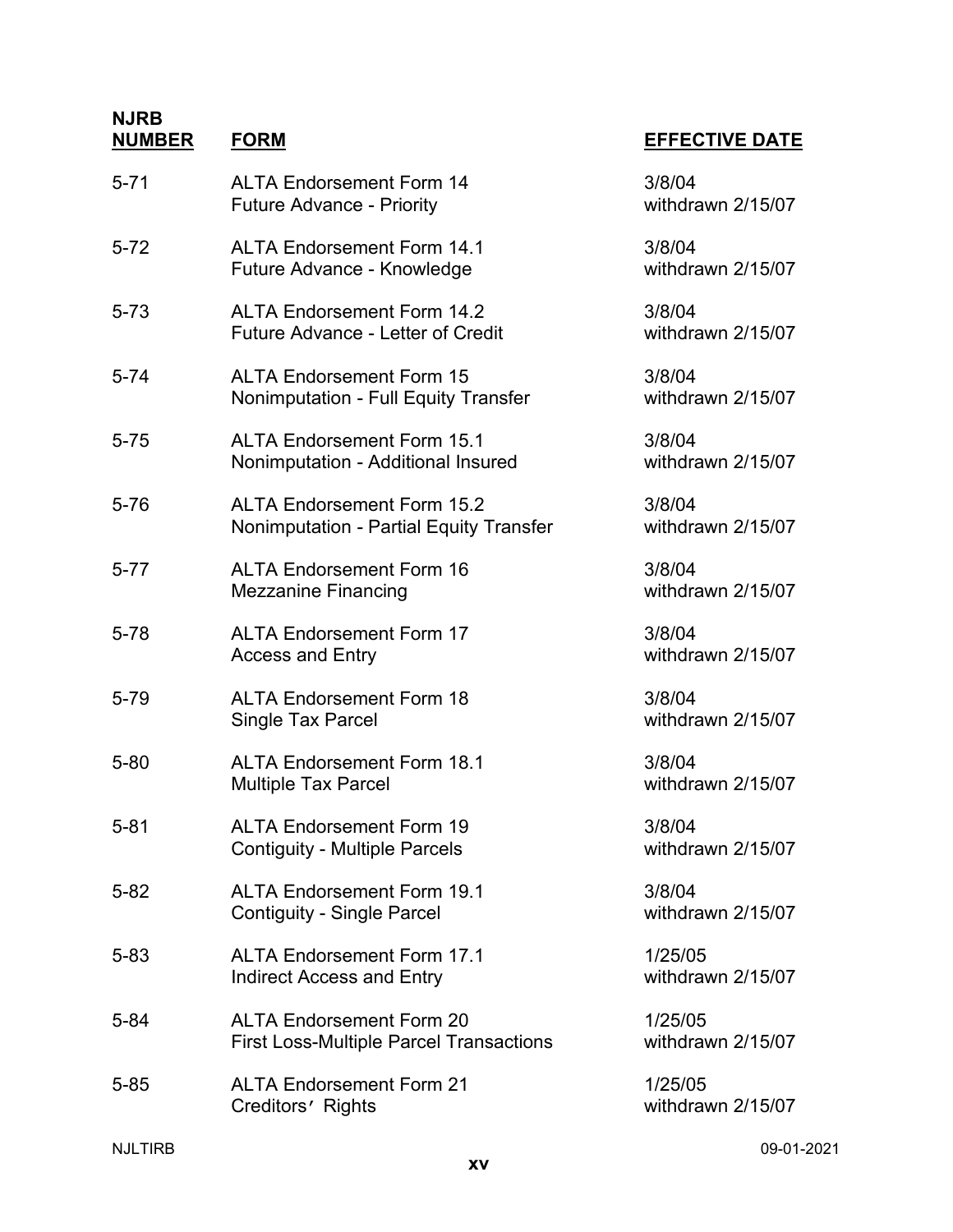| <b>NJRB</b> |    |
|-------------|----|
| NIIMRED     | E) |

| 5-86 | <b>ALTA Endorsement Form 1-06</b><br><b>Street Assessment</b>                                                         | 2/15/07                                                                                                |
|------|-----------------------------------------------------------------------------------------------------------------------|--------------------------------------------------------------------------------------------------------|
| 5-87 | <b>ALTA Endorsement Form 3-06</b><br>Zoning                                                                           | 2/15/07<br>revised 2/1/201                                                                             |
| 5-88 | <b>ALTA Endorsement Form 3.1-06</b><br>Zoning - Completed Structure                                                   | 2/15/07<br>revised 4/15/20                                                                             |
| 5-89 | <b>ALTA Endorsement Form 4.1-06</b><br>Condominium - Current Assessments                                              | 2/15/07<br>revised 9/10/07<br>revised 5/15/09<br>revised 5/23/20                                       |
| 5-90 | ALTA Endorsement Form 5.1-06<br>Planned Unit Development -<br><b>Current Assessments</b>                              | 2/15/07<br>revised 5/15/09<br>revised 5/23/20<br>Revised 4/1/20                                        |
| 5-91 | <b>ALTA Endorsement Form 6-06</b><br>Variable Rate Mortgage                                                           | 2/15/07<br>revised 5/15/09                                                                             |
| 5-92 | ALTA Endorsement Form 6.2-06<br>Variable Rate Mortgage-Negative<br>Amortization                                       | 2/15/07<br>revised 5/15/09<br>revised 7/1/201                                                          |
| 5-93 | <b>ALTA Endorsement Form 7-06</b><br><b>Manufactured Housing Unit</b>                                                 | 2/15/07<br>revised 9/10/07                                                                             |
| 5-94 | ALTA Endorsement Form 8.1-06<br><b>Environmental Protection Lien</b><br>(New Jersey Variation)                        | 2/15/07<br>revised 1/1/201<br>revised 9/1/201                                                          |
| 5-95 | <b>ALTA Endorsement Form 9-06</b><br>Restrictions, Encroachments, Minerals -<br>Loan Policy<br>(New Jersey Variation) | 2/15/07<br>revised 5/15/09<br>revised 1/1/201<br>revised 4/15/20<br>revised 11/16/2<br>revised 4/1/201 |

### **NUMBER FORM EFFECTIVE DATE**

2/1/2019

 $4/15/2010$ 

5/15/09  $5/23/2017$ 

 $5/23/2017$ 4/1/2018

7/1/2018

I/1/2010  $M/1/2019$ 

l/1/2010 (Vital) 15/2010 revised 11/16/2012 revised 4/1/2013 revised 4/15/2014 withdrawn 2/15/2016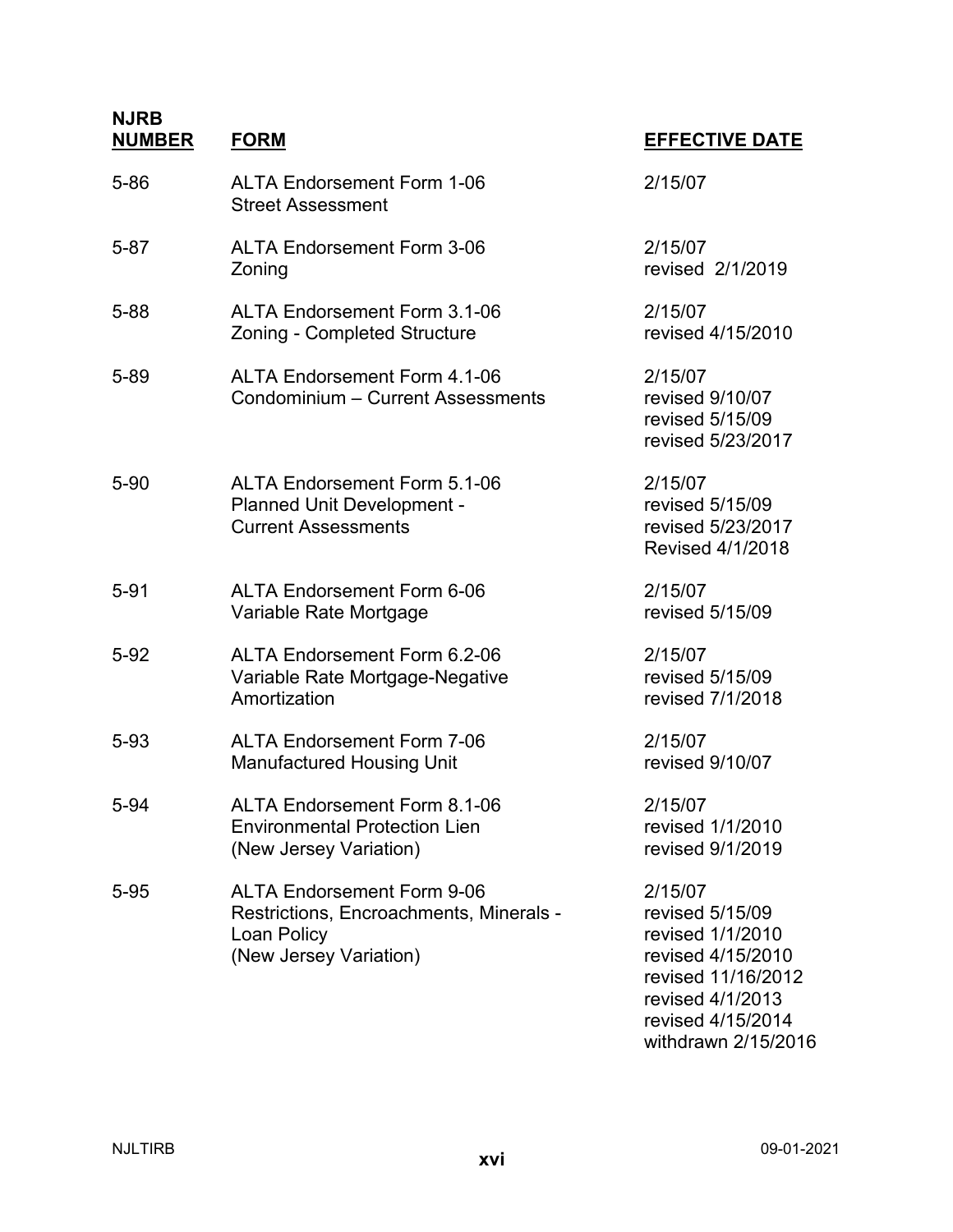#### **NJRB NUMBER FORM EFFECTIVE DATE**

5-96 ALTA Endorsement Form 9.1-06

| EFFEUIIVE DAIE  |
|-----------------|
| 2/15/07         |
| revised 5/15/09 |
|                 |

|       | Covenants, Conditions and<br>Restrictions - Unimproved Land -<br><b>Owner's Policy (New Jersey Variation)</b>                                      | revised 5/15/09<br>revised 11/16/2012<br>revised 4/15/2014                                 |
|-------|----------------------------------------------------------------------------------------------------------------------------------------------------|--------------------------------------------------------------------------------------------|
| 5-97  | <b>ALTA Endorsement Form 9.2-06</b><br><b>Covenants, Conditions and Restrictions -</b><br>Improved Land - Owner's Policy<br>(New Jersey Variation) | 2/15/07<br>revised 5/15/09<br>revised 11/16/2012<br>revised 4/15/2014                      |
| 5-98  | <b>ALTA Endorsement Form 9.3-06</b><br><b>Covenants, Conditions and Restrictions -</b><br>Loan Policy<br>(New Jersey Variation)                    | 2/15/07<br>revised 5/15/09<br>revised 4/15/2010<br>revised 11/16/2012<br>revised 4/15/2014 |
| 5-99  | <b>ALTA Endorsement Form 9.4-06</b><br>Restrictions, Encroachments, Minerals-<br><b>Owner's Policy - Unimproved Land</b>                           | 2/15/07<br>revised 5/15/09<br>withdrawn 11/16/2012                                         |
| 5-100 | <b>ALTA Endorsement Form 9.5-06</b><br>Restrictions, Encroachments, Minerals-<br>Owner's Policy - Improved Land                                    | 2/15/07<br>revised 5/15/09<br>withdrawn 11/16/2012                                         |
| 5-101 | <b>ALTA Endorsement Form 10-06</b><br>Assignment                                                                                                   | 2/15/07<br>revised 5/15/09<br>revised 6/30/2011                                            |
| 5-102 | <b>ALTA Endorsement Form 10.1-06</b><br><b>Assignment and Date Down</b>                                                                            | 2/15/07<br>revised 5/15/09<br>revised 6/30/2011<br>revised 1/1/2017                        |
| 5-103 | <b>ALTA Endorsement Form 11-06</b><br>Mortgage Modification                                                                                        | 2/15/07                                                                                    |
| 5-104 | <b>ALTA Endorsement Form 12-06</b><br>Aggregation - Loan                                                                                           | 2/15/07<br>revised 4/15/2014                                                               |
| 5-105 | <b>ALTA Endorsement Form 13-06</b><br>Leasehold - Owner's                                                                                          | 2/15/07<br>revised 9/10/07<br>revised 3/2/2012<br>revised 11/16/2012                       |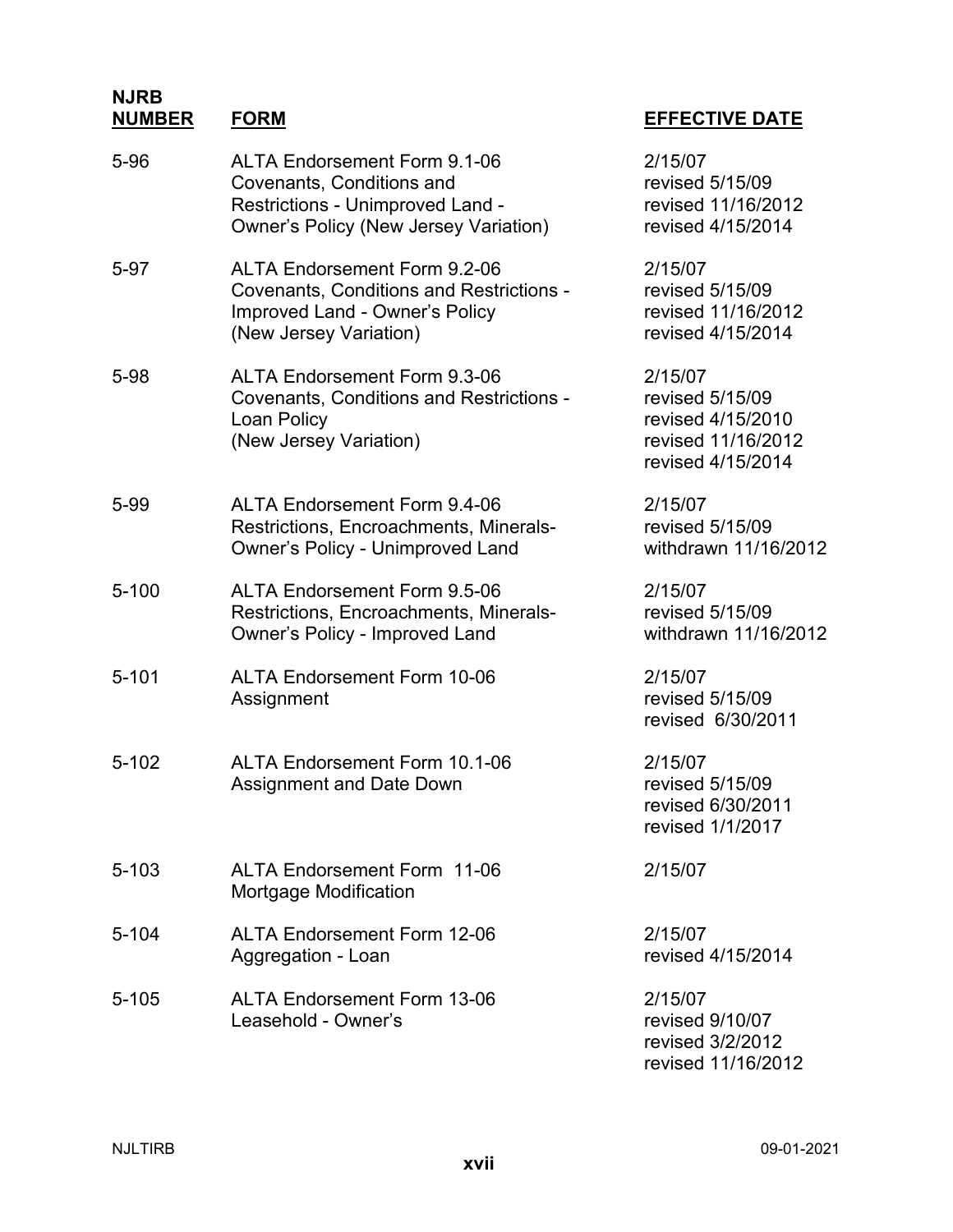| $5 - 106$ | <b>ALTA Endorsement Form 13.1-06</b><br>Leasehold-Loan                                                   | 2/15/07<br>revised 9/10/07<br>revised 3/2/2012<br>revised 11/16/2012                                          |
|-----------|----------------------------------------------------------------------------------------------------------|---------------------------------------------------------------------------------------------------------------|
| 5-107     | <b>ALTA Endorsement Form 14-06</b><br><b>Future Advance - Priority</b><br><b>New Jersey Variation</b>    | 2/15/07<br>revised 9/10/07<br>revised 4/15/2010<br>revised 3/2/2012<br>revised 1/1/2017<br>revised 2/1/2019   |
| $5 - 108$ | ALTA Endorsement Form 14.1-06<br>Future Advance - Knowledge                                              | 2/15/07<br>revised 9/10/07<br>revised 4/15/2010<br>revised 3/2/2012                                           |
| $5 - 109$ | ALTA Endorsement Form 14.2-06<br><b>Future Advance - Letter of Credit</b><br><b>New Jersey Variation</b> | 2/15/07<br>revised 9/10/07<br>revised 1/1/2010<br>revised 6/30/2011<br>revised 3/2/2012<br>revised 1/1/2017   |
| $5 - 110$ | <b>ALTA Endorsement Form 14.3-06</b><br>Future Advance - Reverse Mortgage<br><b>New Jersey Variation</b> | 2/15/07<br>revised 4/15/2010<br>revised 6/30/2011<br>revised 3/2/2012<br>revised 4/1/2013<br>revised 1/1/2017 |
| $5 - 111$ | <b>ALTA Endorsement Form 15-06</b><br>Nonimputation - Full Equity Transfer                               | 2/15/07<br>revised 9/10/07                                                                                    |
| $5 - 112$ | <b>ALTA Endorsement Form 15.1-06</b><br>Nonimputation - Additional Insured                               | 2/15/07<br>revised 9/10/07                                                                                    |
| $5 - 113$ | ALTA Endorsement Form 15.2-06<br>Nonimputation - Partial Equity Transfer                                 | 2/15/07<br>revised 9/10/07<br>revised 2/15/2016                                                               |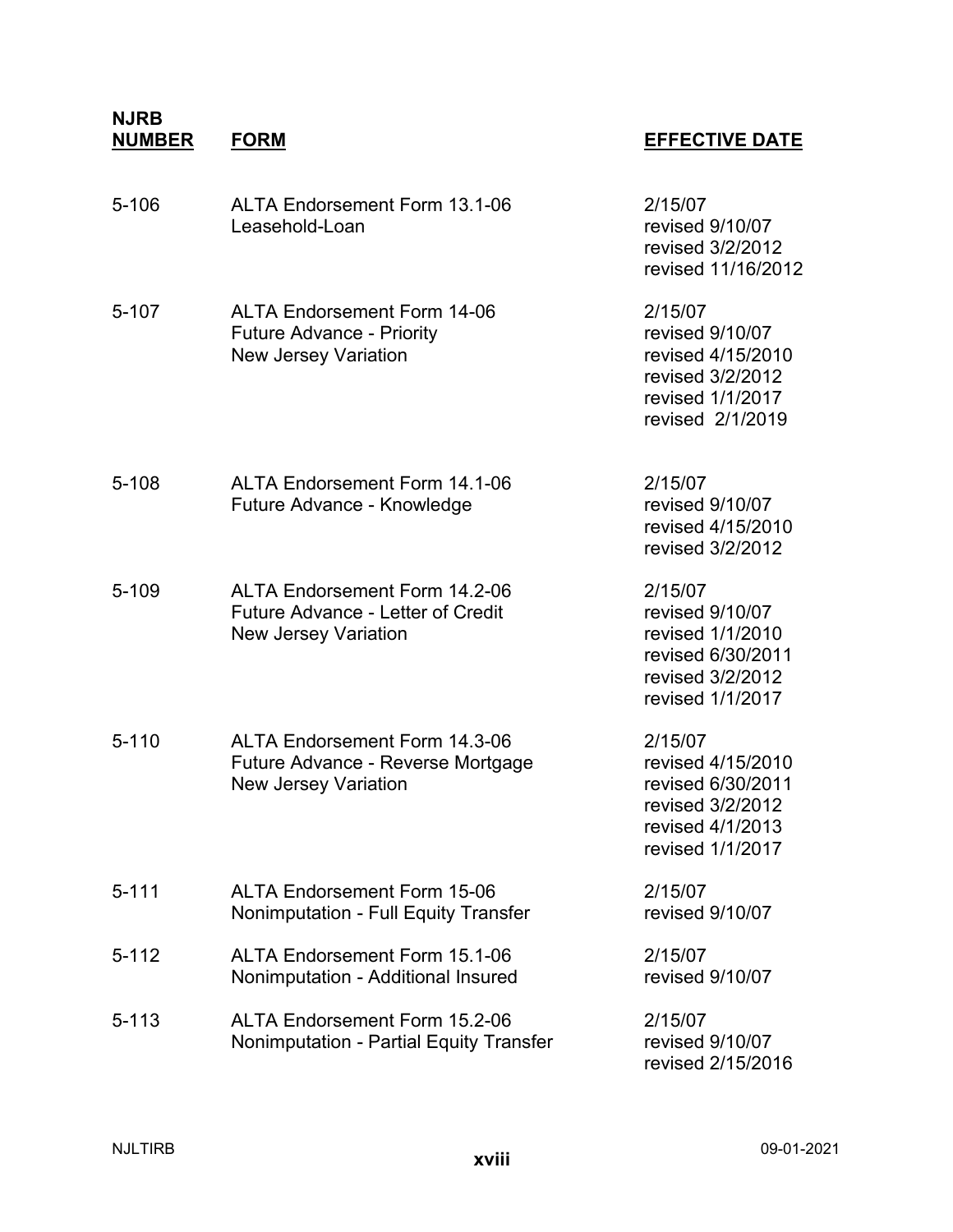| $5 - 114$ | <b>ALTA Endorsement Form 16-06</b><br><b>Mezzanine Financing</b>                      | 2/15/07<br>revised 9/10/07<br>revised 2/1/2019    |
|-----------|---------------------------------------------------------------------------------------|---------------------------------------------------|
| $5 - 115$ | <b>ALTA Endorsement Form 17-06</b><br><b>Access and Entry</b>                         | 2/15/07                                           |
| $5 - 116$ | ALTA Endorsement Form 17.1-06<br><b>Indirect Access and Entry</b>                     | 2/15/07                                           |
| $5 - 117$ | <b>ALTA Endorsement Form 18-06</b><br>Single Tax Parcel                               | 2/15/07                                           |
| $5 - 118$ | <b>ALTA Endorsement Form 18.1-06</b><br><b>Multiple Tax Parcel - Easements</b>        | 2/15/07<br>revised 9/10/07<br>revised 5/23/17     |
| $5 - 119$ | <b>ALTA Endorsement Form 19-06</b><br><b>Contiguity - Multiple Parcels</b>            | 2/15/07                                           |
| $5 - 120$ | <b>ALTA Endorsement Form 19.1-06</b><br><b>Contiguity - Single Parcel</b>             | 2/15/07                                           |
| $5 - 121$ | <b>ALTA Endorsement Form 20-06</b><br><b>First Loss - Multiple Parcel Transaction</b> | 2/15/07<br>revised 2/1/2019                       |
| $5 - 122$ | <b>ALTA Endorsement Form 21-06</b><br>Creditors' Rights                               | 2/15/07<br>revised 2/15/08<br>withdrawn 2/18/2010 |
| $5 - 123$ | <b>ALTA Endorsement Form 22-06</b><br>Location (New Jersey Variation)                 | 2/15/07<br>revised 5/15/09<br>revised 1/1/2010    |
| $5 - 124$ | <b>ALTA Endorsement Form 17.2-06</b><br>Utility Access (New Jersey Variation)         | 5/15/09<br>revised 1/1/2010                       |
| $5 - 125$ | <b>ALTA Endorsement Form 25-06</b><br>Same As Survey (New Jersey Variation)           | 5/15/09<br>revised 1/1/2010<br>revised 1/1/2013   |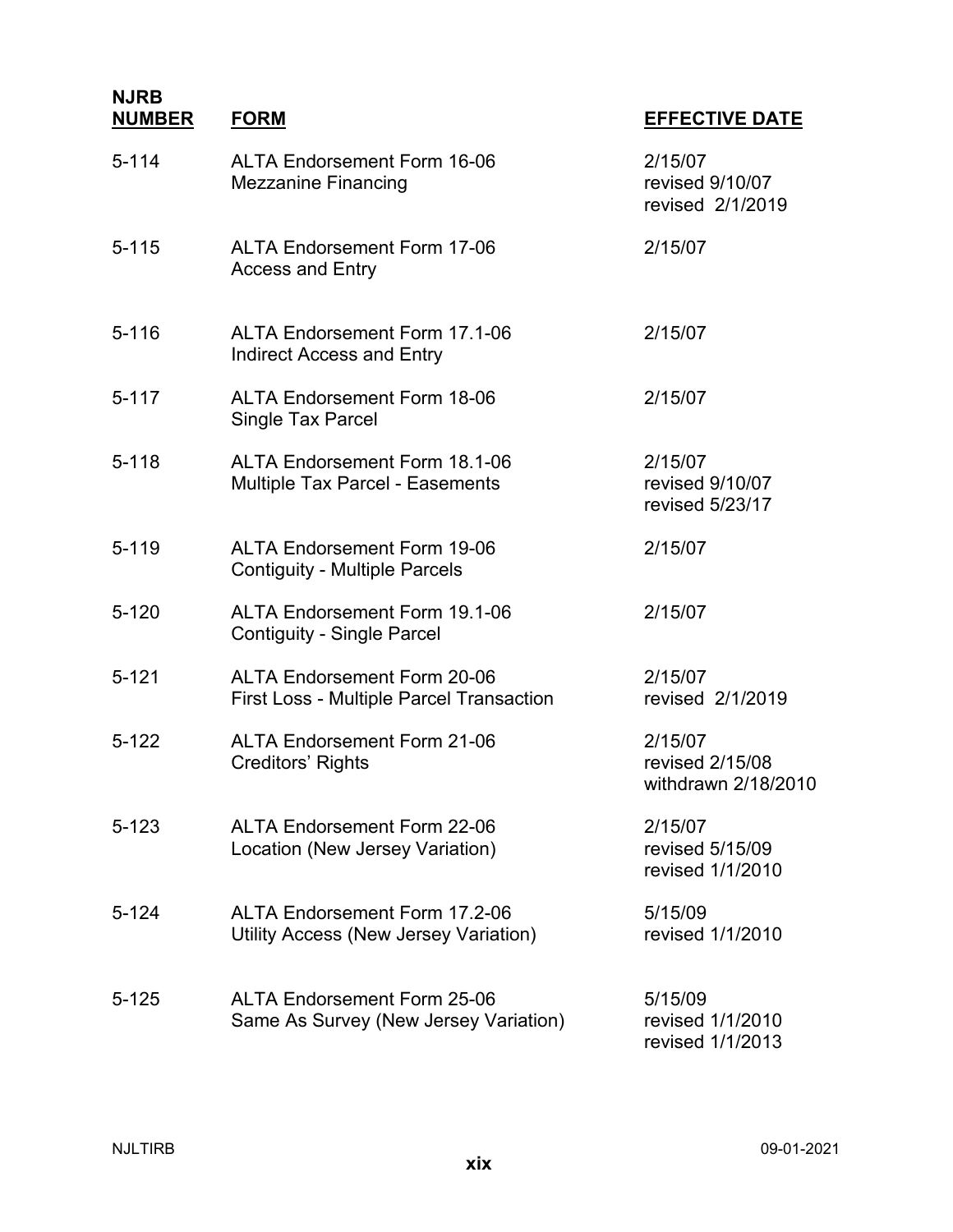| 5-126     | ALTA Endorsement Form 25.1-06<br>Same as Portion of Survey<br>(New Jersey Variation)                       | 5/15/09<br>revised 1/1/2010<br>revised 1/1/2013<br>revised 2/1/2019    |
|-----------|------------------------------------------------------------------------------------------------------------|------------------------------------------------------------------------|
| $5 - 127$ | <b>ALTA Endorsement Form 28-06</b><br>Easement-Damage or Enforced Removal<br>(New Jersey Variation)        | 5/15/09<br>revised 1/1/2010<br>revised 6/30/2011                       |
| 5-128     | <b>Waiver of Arbitration Endorsement</b>                                                                   | 4/15/2010<br>revised 1/1/2013<br>revised 7/1/2018                      |
| 5-129     | <b>ALTA Endorsement Form 29-06</b><br>Interest Rate Swap Endorsement-<br><b>Direct Obligation</b>          | 6/30/2011<br>revised 2/15/2015<br>revised 1/1/2017                     |
| 5-130     | ALTA Endorsement Form 29.1-06<br>Interest Rate Swap Endorsement -<br><b>Additional Interest</b>            | 6/30/2011<br>revised 2/15/2015<br>revised 1/1/2017<br>revised 2/1/2019 |
| 5-131     | <b>ALTA Endorsement Form 30-06</b><br>One to Four Family Shared Appreciation<br>Mortgage Endorsement       | 6/30/2011                                                              |
| 5-132     | Non Residential Shared Appreciation<br>Mortgage Endorsement<br>(New Jersey Variation)                      | 6/30/2011<br>withdrawn 1/1/2013                                        |
| 5-133     | <b>ALTA Endorsement Form 31-06</b><br>(Severable Improvements)                                             | 3/2/2012                                                               |
| 5-134     | <b>ALTA Endorsement Form 33-06</b><br>(Disbursement)                                                       | 3/2/2012<br>revised 5/15/2014                                          |
| 5-135     | ALTA Endorsement Form 29.2-06<br>(Interest Rate Swap Endorsement-<br>Direct Obligation - Defined Amount)   | 3/2/2012<br>revised 2/15/2015<br>revised 1/1/2017                      |
| 5-136     | ALTA Endorsement Form 29.3-06<br>(Interest Rate Swap Endorsement-<br>Additional Interest - Defined Amount) | 3/2/2012<br>revised 2/15/2015<br>revised 1/1/2017                      |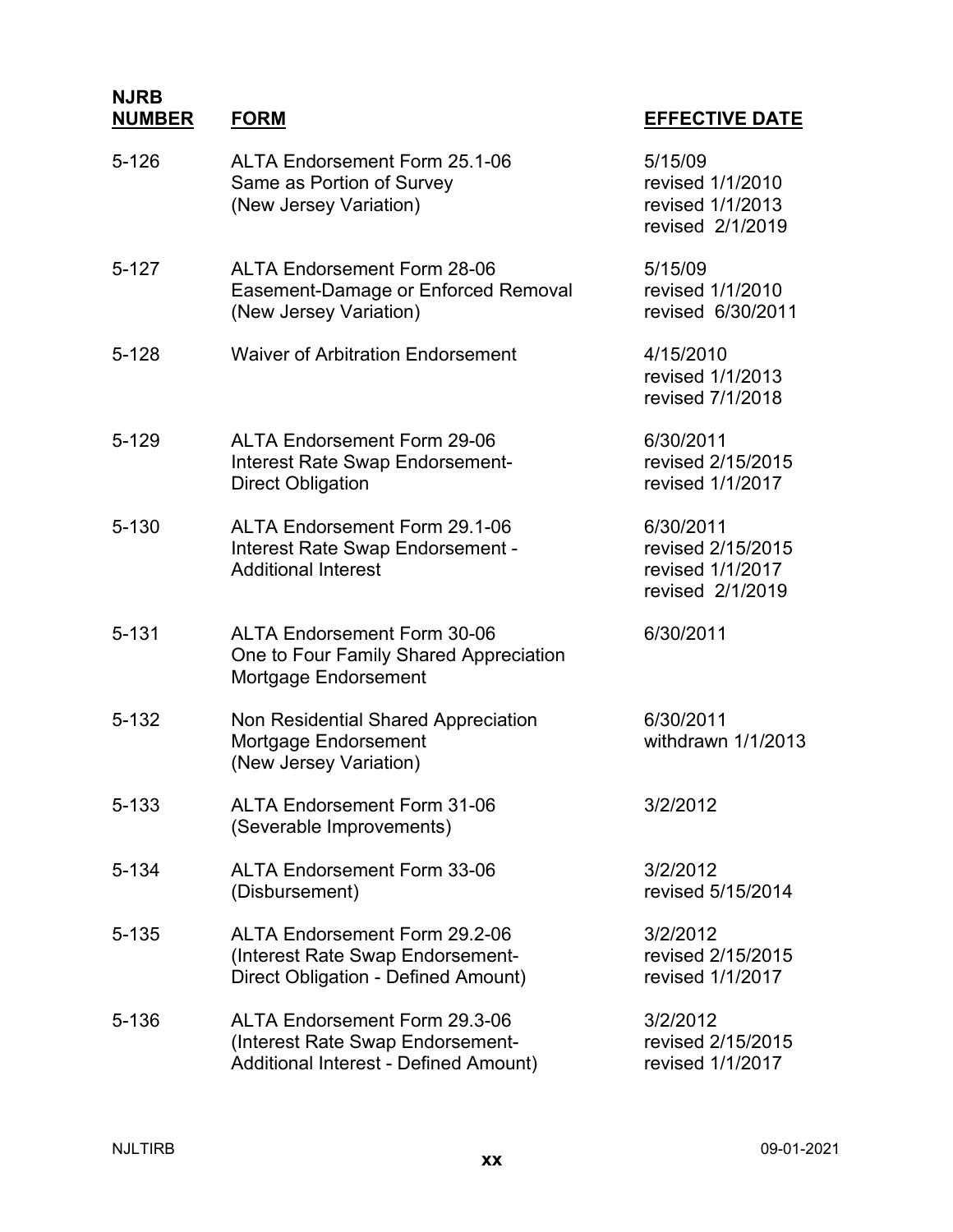| 5-137 | <b>ALTA Endorsement 3.2-06</b><br>Zoning - Land Under Development                                                                                      | 11/16/2012<br>revised 4/1/2013<br>revised 9/1/2019     |
|-------|--------------------------------------------------------------------------------------------------------------------------------------------------------|--------------------------------------------------------|
| 5-138 | ALTA Endorsement 9.6-06<br>Private Rights - Loan Policy<br>(New Jersey Variation)                                                                      | 11/16/2012<br>revised 4/15/2014<br>withdrawn 2/15/2016 |
| 5-139 | <b>ALTA Endorsement 9.7-06</b><br>Restrictions, Encroachments, Minerals -<br>Land Under Development - Loan<br>Policy (New Jersey Variation)            | 11/16/2012<br>revised 4/15/2014<br>revised 1/1/2017    |
| 5-140 | <b>ALTA Endorsement 9.8-06</b><br><b>Covenants, Conditions and Restrictions -</b><br>Land Under Development - Owner's<br>Policy (New Jersey Variation) | 11/16/2012<br>revised 4/1/2013<br>revised 4/15/2014    |
| 5-141 | ALTA Endorsement 28.1-06 -<br>Encroachments - Boundaries and<br>Easements (New Jersey Variation)                                                       | 11/16/2012                                             |
| 5-142 | <b>ALTA Endorsement 34-06</b><br>(Identified Risk Coverage)                                                                                            | 11/16/2012                                             |
| 5-143 | <b>ALTA Endorsement 35-06</b><br>(Minerals and Other Subsurface<br>Substances - Buildings)                                                             | 11/16/2012<br>revised 1/1/2017                         |
| 5-144 | ALTA Endorsement 35.1-06<br>(Minerals and Other Subsurface<br>Substances - Improvements)                                                               | 11/16/2012<br>revised 1/1/2017                         |
| 5-145 | ALTA Endorsement 35.2-06<br>(Minerals and Other Subsurface<br>Substances - Described Improvements)                                                     | 11/16/2012<br>revised 1/1/2017                         |
| 5-146 | ALTA Endorsement 35.3-06<br>(Minerals and Other Subsurface<br><b>Land Under Development)</b>                                                           | 11/16/2012<br>revised 1/1/2017                         |
| 5-147 | <b>ALTA Endorsement 36-06</b><br>(Energy Project - Leasehold/Easement<br>Owner's)                                                                      | 11/16/2012                                             |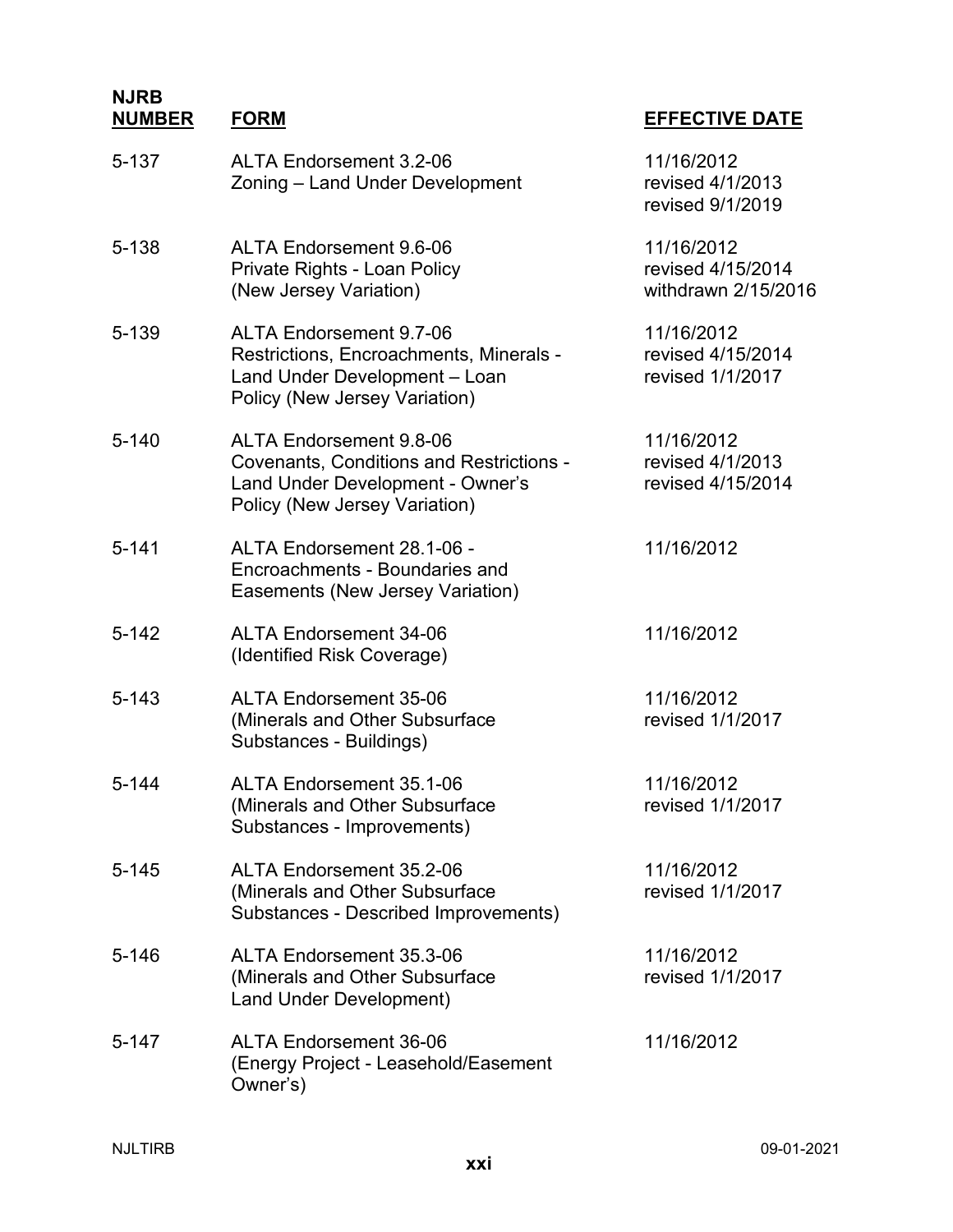| $5 - 148$ | ALTA Endorsement 36.1-06<br>(Energy Project - Leasehold/Easement<br>Loan)                                                                  | 11/16/2012                     |
|-----------|--------------------------------------------------------------------------------------------------------------------------------------------|--------------------------------|
| $5 - 149$ | ALTA Endorsement 36.2-06<br>(Energy Project - Leasehold - Owner's)                                                                         | 11/16/2012                     |
| $5 - 150$ | ALTA Endorsement 36.3-06<br>(Energy Project - Leasehold - Loan)                                                                            | 11/16/2012                     |
| $5 - 151$ | ALTA Endorsement 36.4-06<br>(Energy Project - Covenant, Conditions,<br>and Restrictions - Land Under Development -<br>Owner's)             | 11/16/2012                     |
| $5 - 152$ | ALTA Endorsement 36.5-06<br>(Energy Project - Covenant, Conditions,<br>and Restrictions - Land Under Development -<br>Loan)                | 11/16/2012                     |
| $5 - 153$ | ALTA Endorsement 36.6-06<br>(Energy Project - Encroachments)                                                                               | 11/16/2012<br>revised 1/1/2017 |
| $5 - 154$ | ALTA Endorsement Form 30.1-06<br><b>Commercial Participation Interest</b><br>(New Jersey Variation)                                        | 1/1/2013<br>revised 8/1/2013   |
| $5 - 155$ | <b>ALTA Endorsement 37-06</b><br>(Assignment of Rents or Leases)                                                                           | 4/1/2013                       |
| $5 - 156$ | <b>ALTA Endorsement 9.9-06</b><br>(Private Rights - Owner's Policy)<br>(New Jersey Variation)                                              | 4/15/2014                      |
| $5 - 157$ | ALTA Endorsement 9.10-06<br>(Restrictions, Encroachments, Minerals -<br><b>Current Violations - Loan Policy)</b><br>(New Jersey Variation) | 4/15/2014<br>revised 1/1/2017  |
| $5 - 158$ | <b>ALTA Endorsement 12.1-06</b><br>(Aggregation - State Limits - Loan)                                                                     | 4/15/2014                      |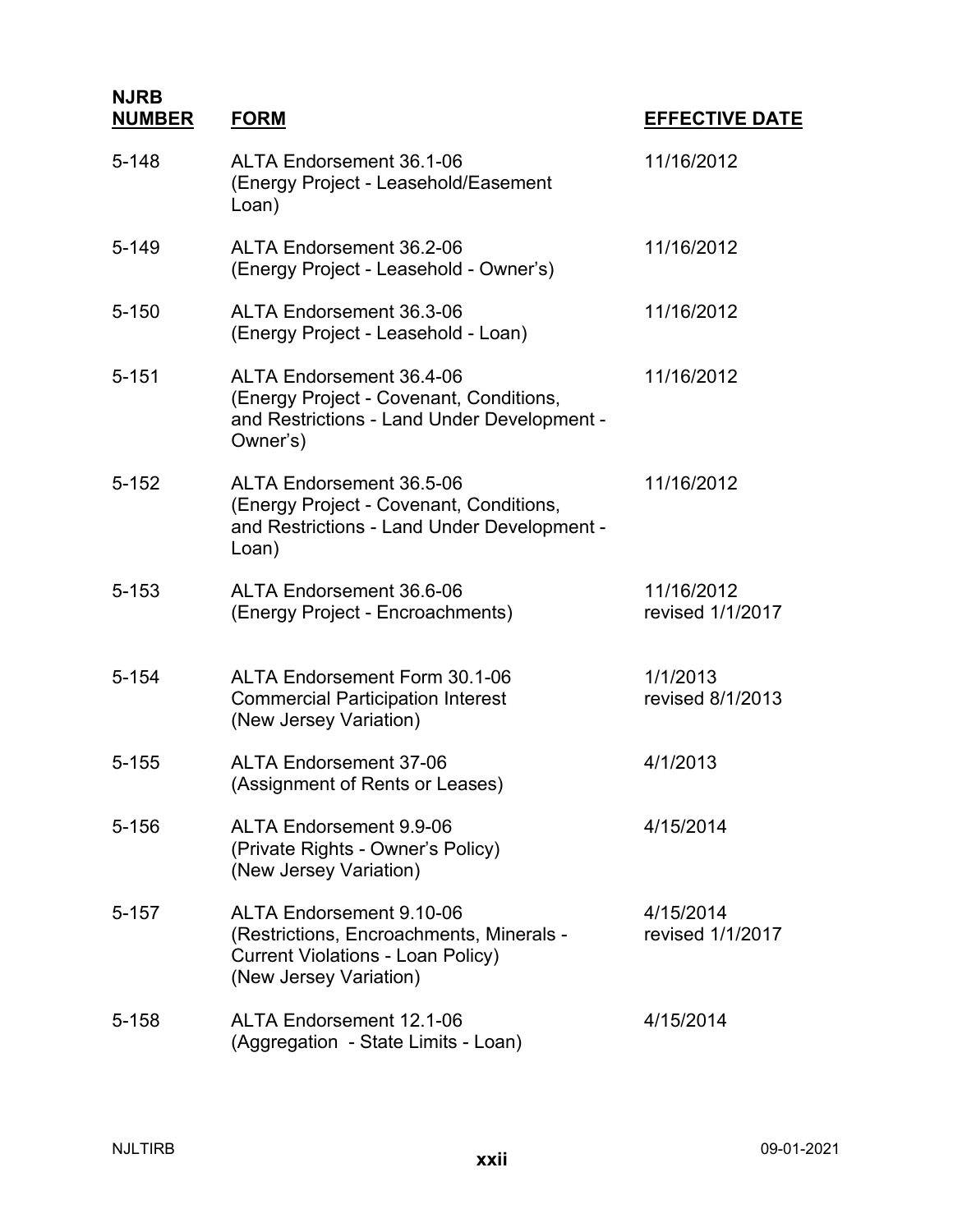| 5-159     | ALTA Endorsement 28.2-06<br>(Encroachments - Boundaries and<br>Easements - Described Improvements)<br>(New Jersey Variation) | 4/15/2014                      |
|-----------|------------------------------------------------------------------------------------------------------------------------------|--------------------------------|
| $5 - 160$ | <b>ALTA Endorsement 23-06</b><br>(Co-Insurance - Single Policy)                                                              | 5/01/2014                      |
| $5 - 161$ | <b>ALTA Endorsement 43-06</b><br>Anti-Taint                                                                                  | 10/01/2014                     |
| $5 - 162$ | New Jersey Contract Vendee's Endorsement                                                                                     | 10/01/2014<br>revised 1/1/2017 |
| $5 - 163$ | <b>New Jersey Option Endorsement</b>                                                                                         | 10/01/2014                     |
| 5-164     | Survey Endorsement (Without Survey)<br>for Residential Condominiums and<br>Co-Operatives                                     | 2/15/2015                      |
| $5 - 165$ | ALTA Endorsement 8.2-06 (Commercial<br><b>Environmental Protection Lien)</b>                                                 | 2/15/2015<br>revised 9/1/2019  |
| 5-166     | ALTA Endorsement 36.7-06 (Energy<br>Project - Fee Estate - Owner's Policy)                                                   | 5/1/2015                       |
| 5-167     | ALTA Endorsement 36.8-06 (Energy<br>Project - Fee Estate - Loan Policy)                                                      | 5/1/2015                       |
| 5-168     | <b>ALTA Endorsement 45-06</b><br>(Pari Passu Mortgage)                                                                       | 5/1/2015                       |
| 5-169     | ALTA Endorsement 9.6.1-06<br>(Private Rights - Current Assessments -<br>Loan Policy) (New Jersey Variation)                  | 2/15/2016                      |
| 5-170     | <b>ALTA Endorsement 19.2-06</b><br>(Contiguity - Specified Parcels)                                                          | 2/15/2016<br>revised 4/1/2018  |
| $5 - 171$ | ALTA Endorsement 28.3-06<br>(Encroachments - Boundaries and<br>Easements - Land Under Development)<br>(New Jersey Variation) | 2/15/2016<br>revised 5/23/2017 |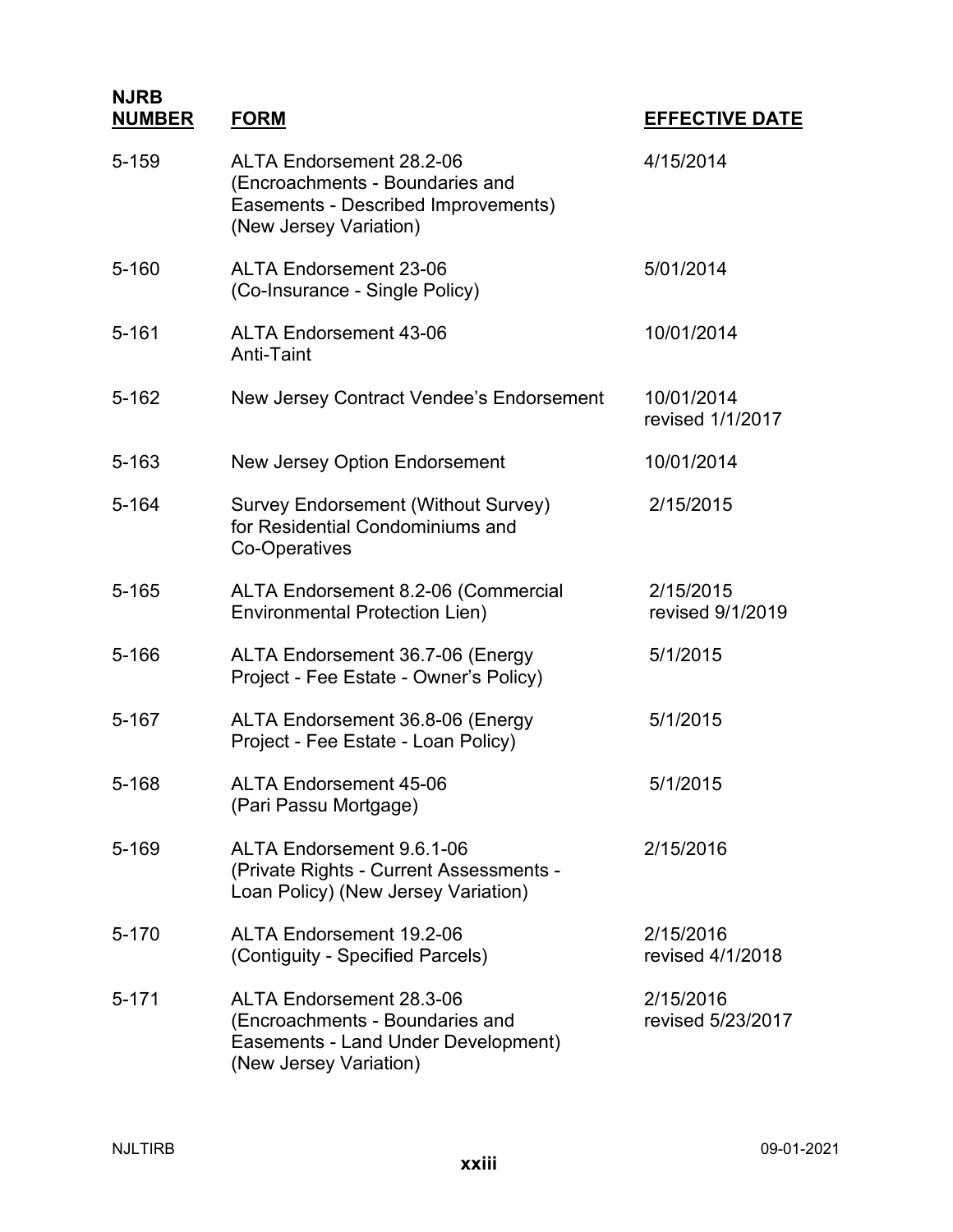| $5 - 172$ | <b>ALTA Endorsement 18.2-06</b><br>(Multiple Tax Parcel)                                                        | 5/23/2017                     |
|-----------|-----------------------------------------------------------------------------------------------------------------|-------------------------------|
| $5 - 173$ | ALTA Endorsement 23.1-06<br>(Co-Insurance – Multiple Policies)                                                  | 5/23/2017<br>revised 4/1/2018 |
| $5 - 174$ | <b>ALTA Endorsement 11.1-06</b><br>(Mortgage Modification with Subordination)                                   | 2/1/2019                      |
| $5 - 175$ | <b>ALTA Endorsement 11.2-06</b><br>(Mortgage Modification with Additional<br><b>Amount of Insurance</b>         | 2/1/2019                      |
| 5-176     | <b>ALTA Endorsement 26-06</b><br>(Subdivision) (New Jersey Variation)                                           | 2/1/2019                      |
| $5 - 177$ | New Jersey Partial Release of Mortgaged<br><b>Premises Endorsement</b>                                          | 2/1/2019                      |
| 5-178     | <b>ALTA Endorsement 39-06</b><br>(Policy Authentication)                                                        | 2/1/2019                      |
| 5-179     | <b>ALTA Endorsement 3.3-06</b><br>(Zoning - Completed Improvement<br>Non-Conforming Use) (New Jersey Variation) | 9/1/2019                      |
| 5-180     | <b>ALTA Endorsement 18.3-06</b><br>Single Tax Parcel and ID                                                     | 9/1/2019                      |
| $5 - 181$ | <b>ALTA Endorsement 40-06</b><br><b>Tax Credit Endorsement</b>                                                  | 9/1/2021                      |
| 5-182     | <b>ALTA Endorsement 40.1-06</b><br>Tax Credit - Defined Amount<br>Endorsement                                   | 9/1/2021                      |
| 5-183     | <b>ALTA Endorsement 42-06</b><br><b>Commercial Lender Group</b><br>Endorsement                                  | 9/1/2021                      |